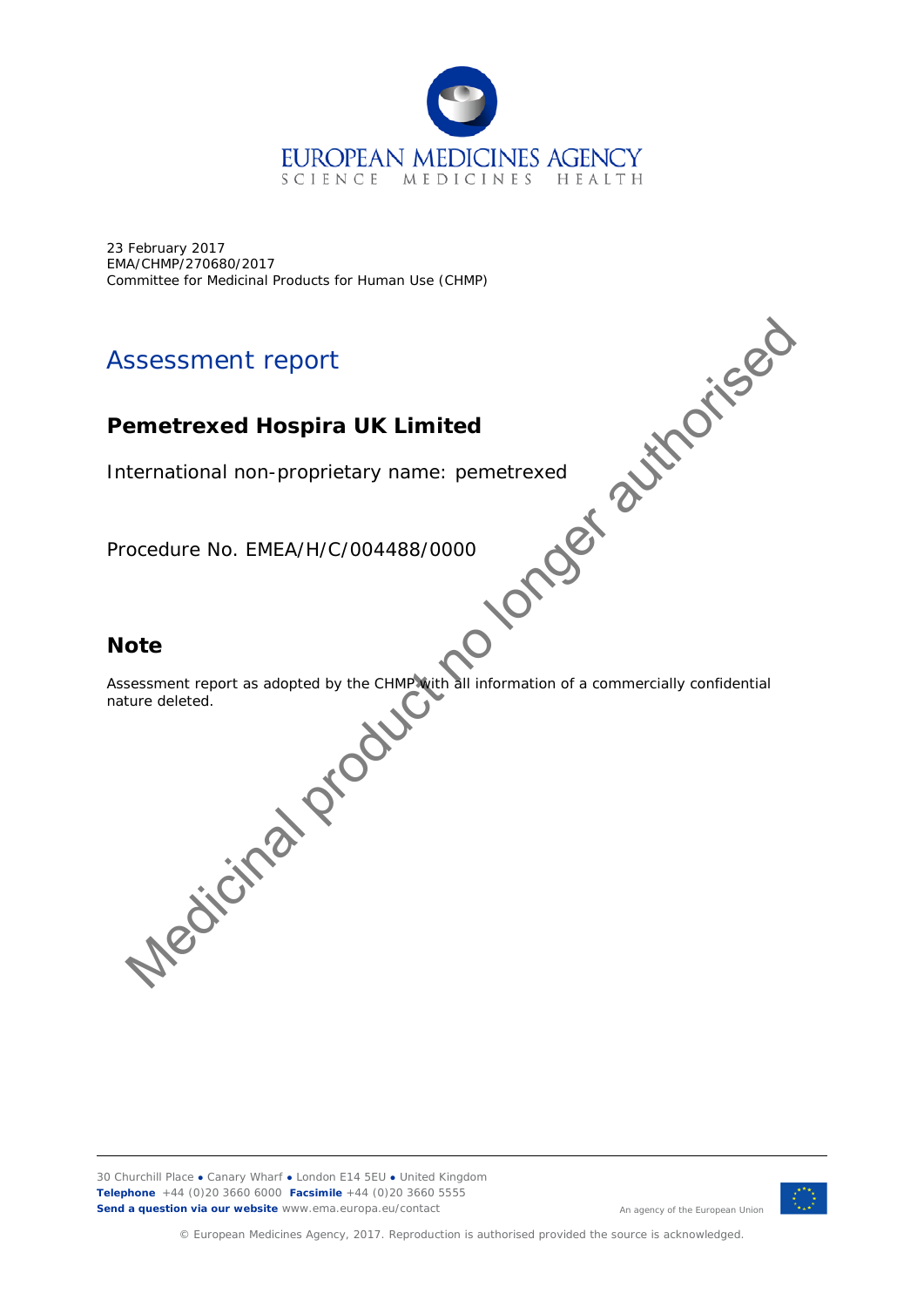# **Administrative information**

| Name of the medicinal product:                            | Pemetrexed Hospira UK Limited                                                                                                                                                                                                                                                                                                                                                                                                                                                                                                                                                                                                                                                                                                                                                                                                                                                                                                                                                                                                                                                                      |  |
|-----------------------------------------------------------|----------------------------------------------------------------------------------------------------------------------------------------------------------------------------------------------------------------------------------------------------------------------------------------------------------------------------------------------------------------------------------------------------------------------------------------------------------------------------------------------------------------------------------------------------------------------------------------------------------------------------------------------------------------------------------------------------------------------------------------------------------------------------------------------------------------------------------------------------------------------------------------------------------------------------------------------------------------------------------------------------------------------------------------------------------------------------------------------------|--|
| Applicant:                                                | Hospira UK Limited<br>Horizon, Honey Lane<br>Hurley<br>Maidenhead<br>SL6 6RJ<br><b>UNITED KINGDOM</b>                                                                                                                                                                                                                                                                                                                                                                                                                                                                                                                                                                                                                                                                                                                                                                                                                                                                                                                                                                                              |  |
|                                                           |                                                                                                                                                                                                                                                                                                                                                                                                                                                                                                                                                                                                                                                                                                                                                                                                                                                                                                                                                                                                                                                                                                    |  |
| Active substance:                                         | pemetrexed ditromethamine                                                                                                                                                                                                                                                                                                                                                                                                                                                                                                                                                                                                                                                                                                                                                                                                                                                                                                                                                                                                                                                                          |  |
| <b>International non-proprietary</b><br>name/Common name: | pemetrexed                                                                                                                                                                                                                                                                                                                                                                                                                                                                                                                                                                                                                                                                                                                                                                                                                                                                                                                                                                                                                                                                                         |  |
|                                                           |                                                                                                                                                                                                                                                                                                                                                                                                                                                                                                                                                                                                                                                                                                                                                                                                                                                                                                                                                                                                                                                                                                    |  |
| Pharmaco-therapeutic group                                | antimetabolites, folic acid analogues                                                                                                                                                                                                                                                                                                                                                                                                                                                                                                                                                                                                                                                                                                                                                                                                                                                                                                                                                                                                                                                              |  |
| (ATC Code):                                               | (L01BA04)                                                                                                                                                                                                                                                                                                                                                                                                                                                                                                                                                                                                                                                                                                                                                                                                                                                                                                                                                                                                                                                                                          |  |
| Therapeutic indication(s):                                | Malignant pleural mesothelioma                                                                                                                                                                                                                                                                                                                                                                                                                                                                                                                                                                                                                                                                                                                                                                                                                                                                                                                                                                                                                                                                     |  |
| <b>Training</b><br>Medic                                  | Pemetrexed Hospira UK Limited in combination<br>with displatin is indicated for the treatment of<br>chemotherapy naïve patients with unresectable<br>malignant pleural mesothelioma.<br>Non-small cell lung cancer<br>Pemetrexed Hospira UK Limited in combination<br>with cisplatin is indicated for the first-line<br>treatment of patients with locally advanced or<br>metastatic non-small cell lung cancer other<br>than predominantly squamous cell histology<br>(see section 5.1).<br>Pemetrexed Hospira UK Limited is indicated as<br>monotherapy for the maintenance treatment of<br>locally advanced or metastatic non-small cell<br>lung cancer other than predominantly<br>squamous cell histology in patients whose<br>disease has not progressed immediately<br>following platinum-based chemotherapy (see<br>section 5.1).<br>Pemetrexed Hospira UK Limited is indicated as<br>monotherapy for the second-line treatment of<br>patients with locally advanced or metastatic<br>non-small cell lung cancer other than<br>predominantly squamous cell histology (see<br>section 5.1). |  |
| Pharmaceutical form(s):                                   | Powder for concentrate for solution for<br>infusion                                                                                                                                                                                                                                                                                                                                                                                                                                                                                                                                                                                                                                                                                                                                                                                                                                                                                                                                                                                                                                                |  |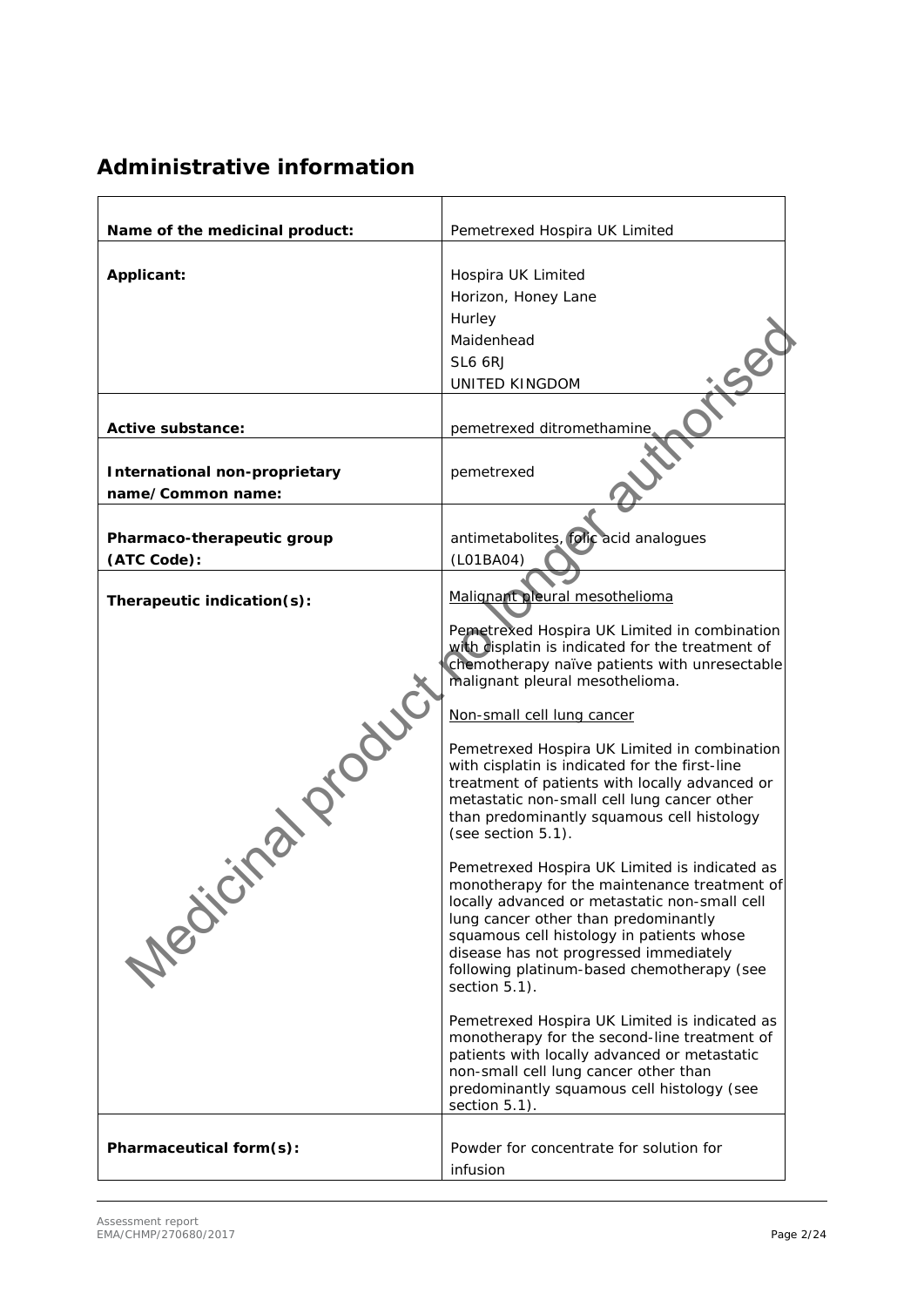| Strength(s):                | 100 mg, 500 mg and 1000 mg |  |  |
|-----------------------------|----------------------------|--|--|
|                             |                            |  |  |
| Route(s) of administration: | Intravenous use            |  |  |
|                             |                            |  |  |
| Packaging:                  | vial (glass)               |  |  |
|                             |                            |  |  |
| Package size(s):            | 1 vial                     |  |  |

Medicinal product no longer authorised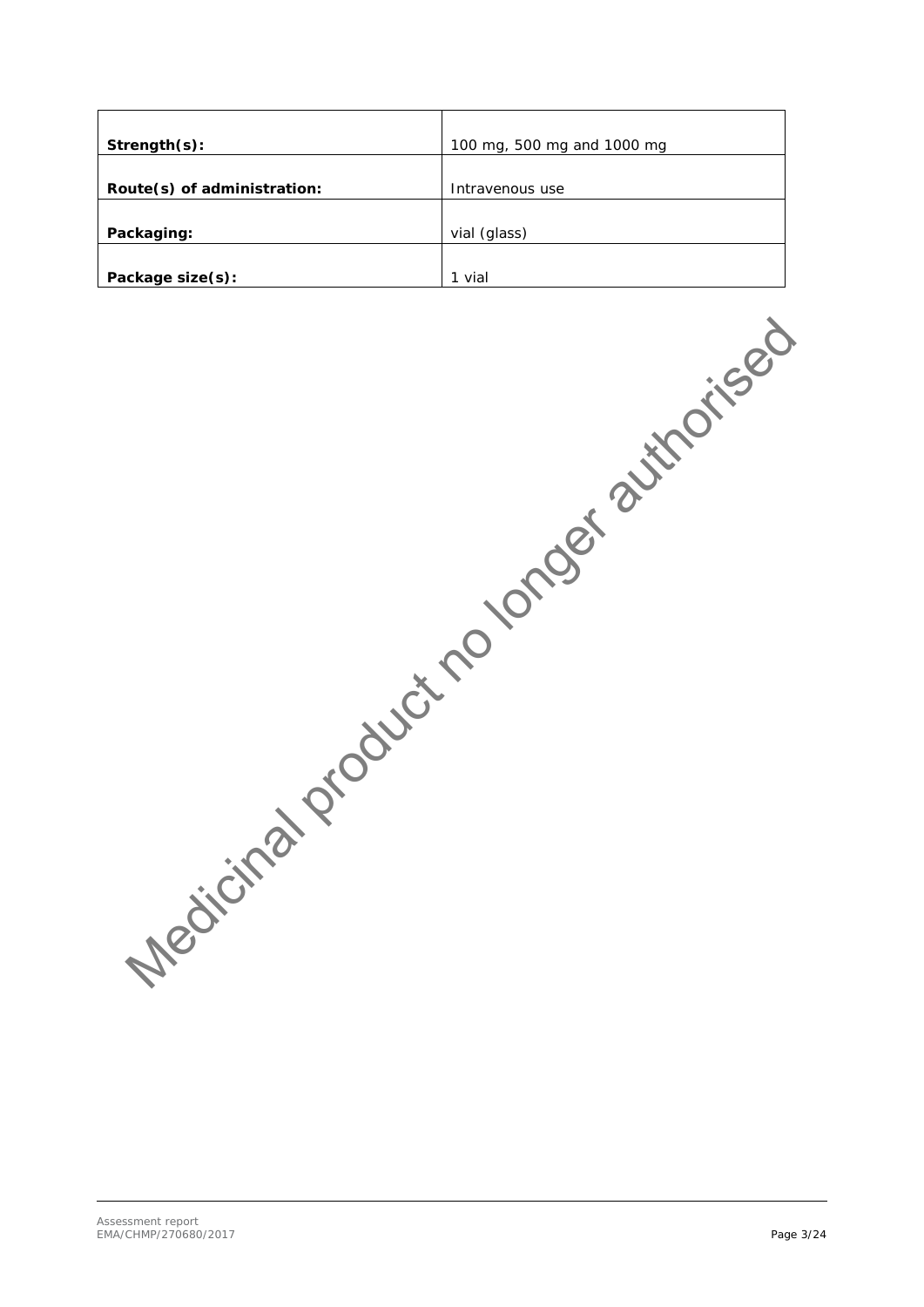# **Table of contents**

|                                                                                                               | $\cdot$ 10 |
|---------------------------------------------------------------------------------------------------------------|------------|
|                                                                                                               | . 10       |
| . 11                                                                                                          |            |
| . 12                                                                                                          |            |
| . 16                                                                                                          |            |
| 2.2.5. Conclusions on the chemical, pharmaceutical and biological aspects  16                                 |            |
|                                                                                                               |            |
|                                                                                                               |            |
|                                                                                                               |            |
| 2.3.3. Discussion and conclusion on non-clinical aspects.                                                     |            |
|                                                                                                               |            |
|                                                                                                               |            |
|                                                                                                               |            |
|                                                                                                               |            |
|                                                                                                               |            |
|                                                                                                               |            |
|                                                                                                               |            |
|                                                                                                               |            |
|                                                                                                               |            |
|                                                                                                               |            |
| 2.7. Pharmacovigilance  Marin 21 and 21 and 21 and 21 and 21 and 21 and 21 and 21 and 21 and 21 and 21 and 21 |            |
|                                                                                                               |            |
|                                                                                                               |            |
|                                                                                                               |            |
|                                                                                                               | 23         |
|                                                                                                               |            |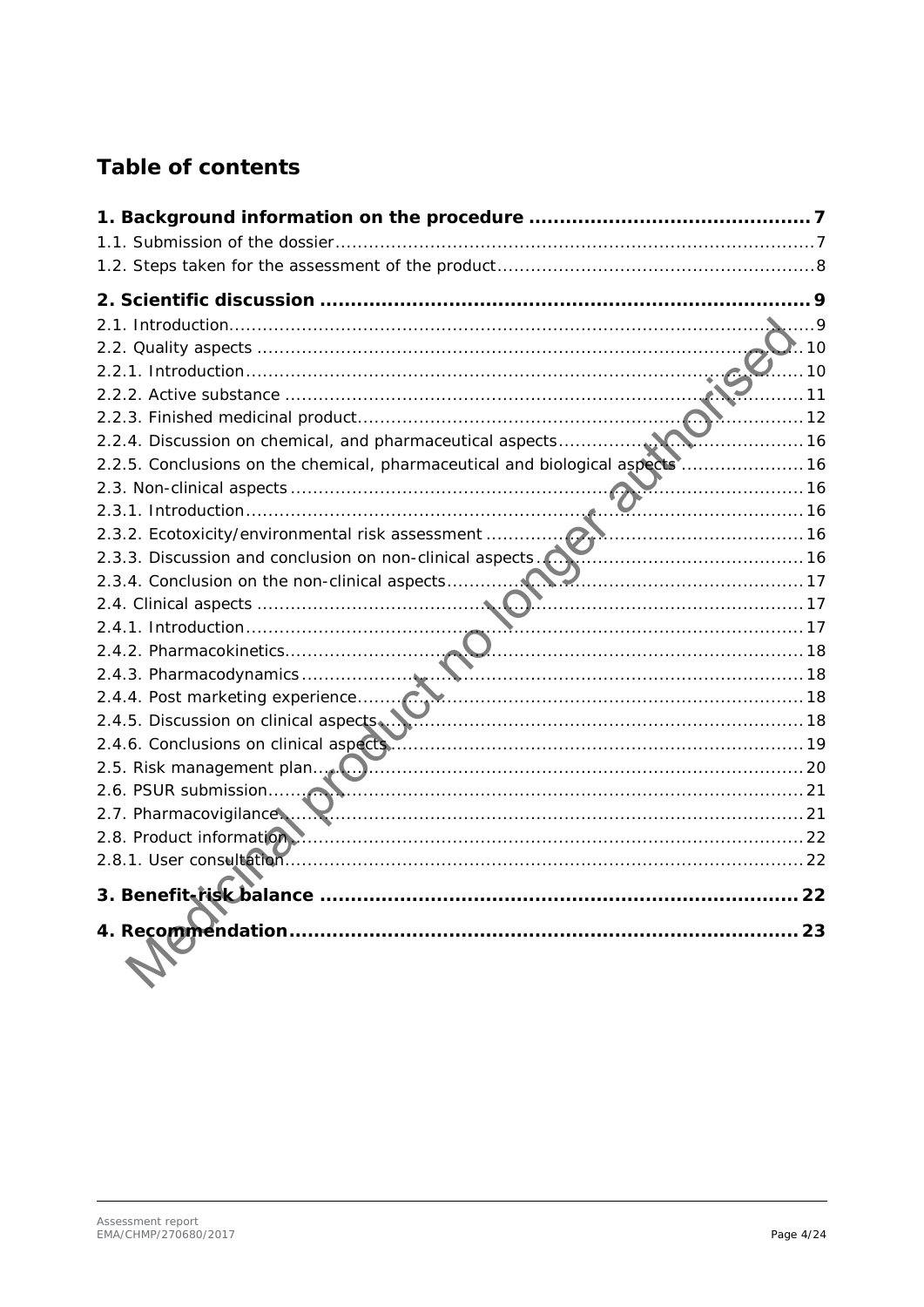# **List of abbreviations**

| AS: active substance                                                                                                             |
|----------------------------------------------------------------------------------------------------------------------------------|
| ASMF: Active Substance Master File                                                                                               |
| BSA : Body surface area                                                                                                          |
| Cmax: Maximum measured concentration of drug in plasma                                                                           |
| CR : Complete response                                                                                                           |
| CTC: Common toxicity criteria                                                                                                    |
| DNA : Deoxyribonucleic acid                                                                                                      |
| DR: Death receptor                                                                                                               |
| Principal<br><b>DSC</b><br>Differential Scanning Calorimetry<br>Fourier Transfom Infrared<br>FT-IR                               |
| GC: Gas Chromatography                                                                                                           |
| h: Hour                                                                                                                          |
| HDPE: High Density Polyethylene                                                                                                  |
| High performance liquid chromatography<br>HPLC:                                                                                  |
| International Conference on Harmonisation of Technical Requirements for Registration of<br>ICH:<br>Pharmaceuticals for Human Use |
| ICP-MS Inductively coupled plasma mass spectrometry<br>Infrared<br>IR.<br>idoug<br>IV / i.v. : Intravenous                       |
| Kd: Dissociation constant                                                                                                        |
| Ki: Binding constant                                                                                                             |
| $L:$ Litre                                                                                                                       |
| LDPE: Low Density Polyethylene                                                                                                   |
| MAA : Marketing Authorization Application                                                                                        |
| mg: Milligram                                                                                                                    |
| min : Minute                                                                                                                     |
| ml: Millilitre                                                                                                                   |
| MPM : Malignant pleural mesothelioma                                                                                             |
| Not less than<br>NLT.<br><b>NMR</b><br>Nuclear Magnetic Resonance<br>Not more than<br>NMT<br>NSCLC : Non-small-cell lung cancer  |
| OS: Overall survival                                                                                                             |
| PFS : Progression free survival                                                                                                  |
|                                                                                                                                  |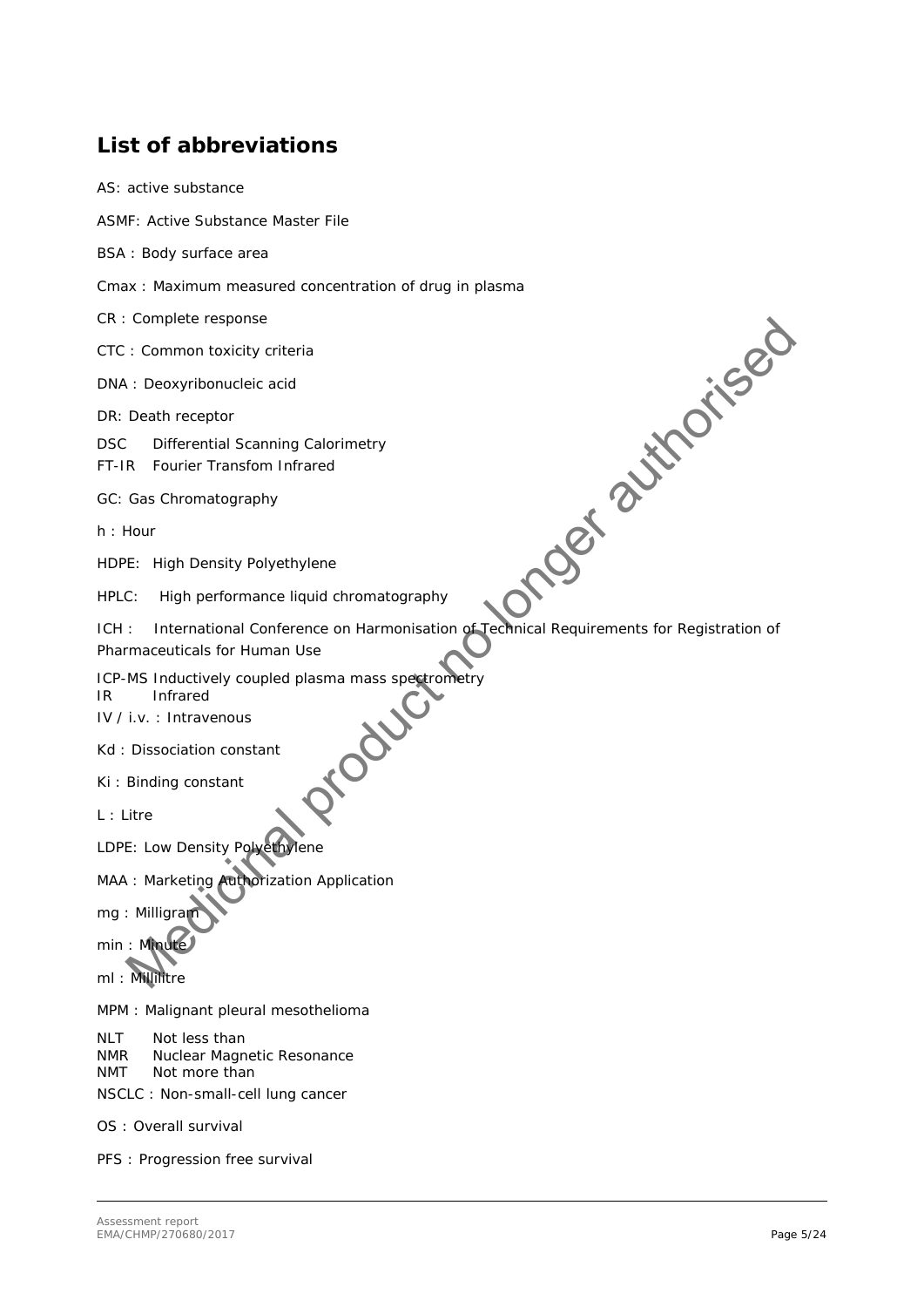- Ph. Eur.: European Pharmacopoeia
- ppm: parts per million
- PR : Partial response
- PS : Performance status
- RD : Recommended dose
- RH: Relative Humidity
- SmPC Summary of Product Characteristics
- TGA: thermogravimetric analysis
- TLSB: triple laminate sunlight barrier bag C Summary of Product Characteristics<br>
Litterworder Enting and metric characteristics<br>
Ultraviolet<br>
Ultraviolet<br>
URGICICA POLOCER<br>
VICTICA POLOCER<br>
VICTICA POLOCER
- UV Ultraviolet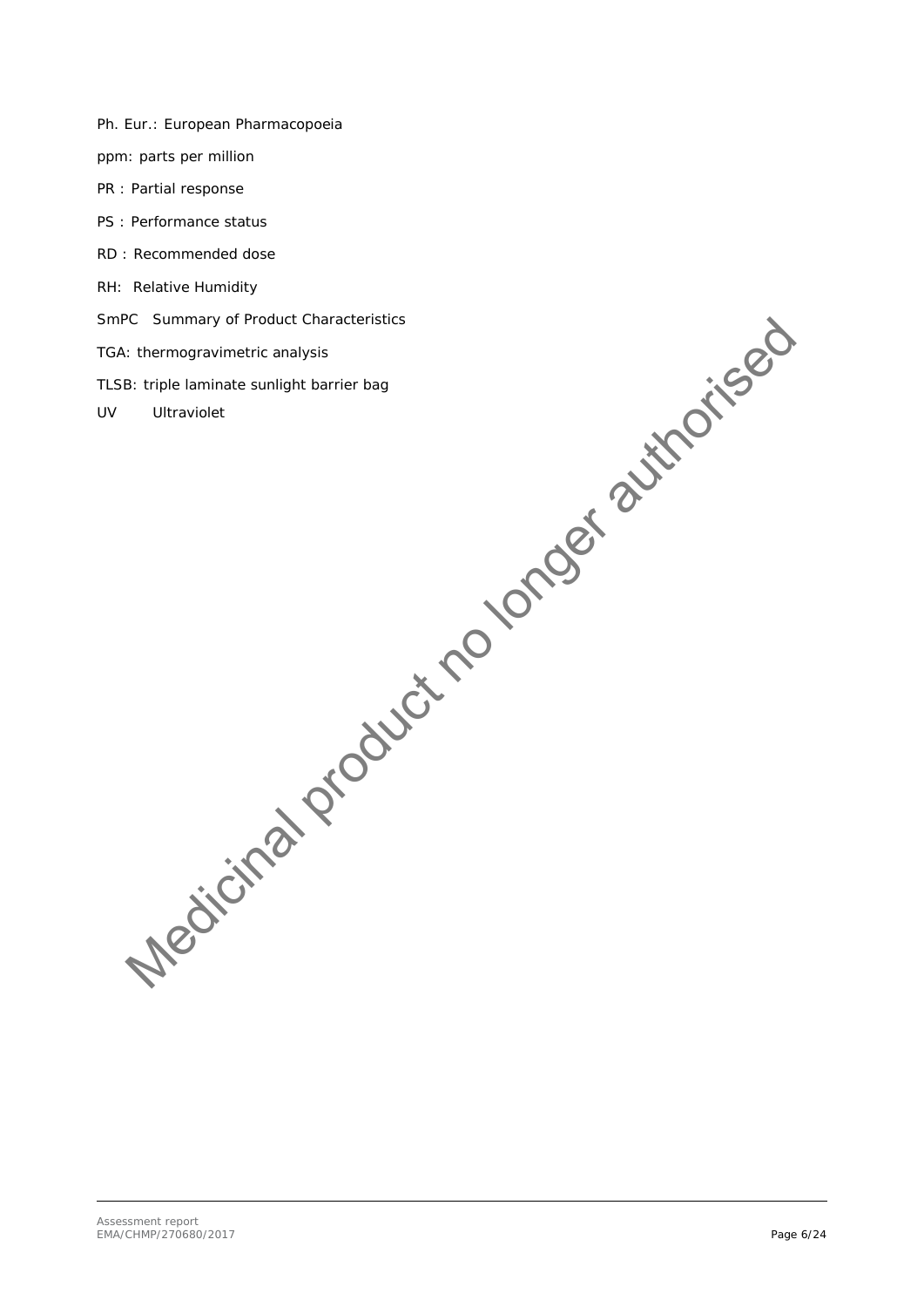# <span id="page-6-0"></span>**1. Background information on the procedure**

### <span id="page-6-1"></span>*1.1. Submission of the dossier*

The applicant Hospira UK Limited submitted on 28 April 2016 an application for marketing authorisation to the European Medicines Agency (EMA) for Pemetrexed Hospira UK Limited, through the centralised procedure under Article 3 (3) of Regulation (EC) No. 726/2004– 'Generic of a Centrally authorised product'. The eligibility to the centralised procedure was agreed upon by the EMA/CHMP on 24 September 2015.

The application concerns a generic medicinal product as defined in Article 10(2)(b) of Directive 2001/83/EC and refers to a reference product for which a marketing authorisation is or has been granted in the Union on the basis of a complete dossier.

The applicant applied for the following indications:

### Malignant pleural mesothelioma

Pemetrexed Hospira UK Limited in combination with cisplatin is indicated for the treatment of chemotherapy naïve patients with unresectable malignant pleural mesothelioma.

#### Non-small cell lung cancer

Pemetrexed Hospira UK Limited in combination with cisplatin is indicated for the first-line treatment of patients with locally advanced or metastatic non-small cell lung cancer other than predominantly squamous cell histology.

Pemetrexed Hospira UK Limited is indicated as monotherapy for the maintenance treatment of locally advanced or metastatic non-small cell lung cancer other than predominantly squamous cell histology in patients whose disease has not progressed immediately following platinum-based chemotherapy.

Pemetrexed Hospira UK Limited is indicated as monotherapy for the second-line treatment of patients with locally advanced or metastatic non-small cell lung cancer other than predominantly squamous cell histology.

### **The legal basis for this application refers to:**

Generic application (Article 10(1) of Directive No 2001/83/EC)

The application submitted is composed of administrative information and complete quality data. There is no requirement for bioequivalence testing according to the Guideline on the Investigation of bioequivalence CPMP/EWP/QWP/1401/98 Rev. 1. norised product: The eligibility to the centralised procedure was agreed upon by the EMATCOMP<br>application concerns a generic medicinal product as defined in Article 10(2)(b) of Dicket<br>M83/EC and refers to a reference produ

### *Information on paediatric requirements*

Not applicable

*Information relating to orphan market exclusivity*

### *Similarity*

Pursuant to Article 8 of Regulation (EC) No. 141/2000 and Article 3 of Commission Regulation (EC) No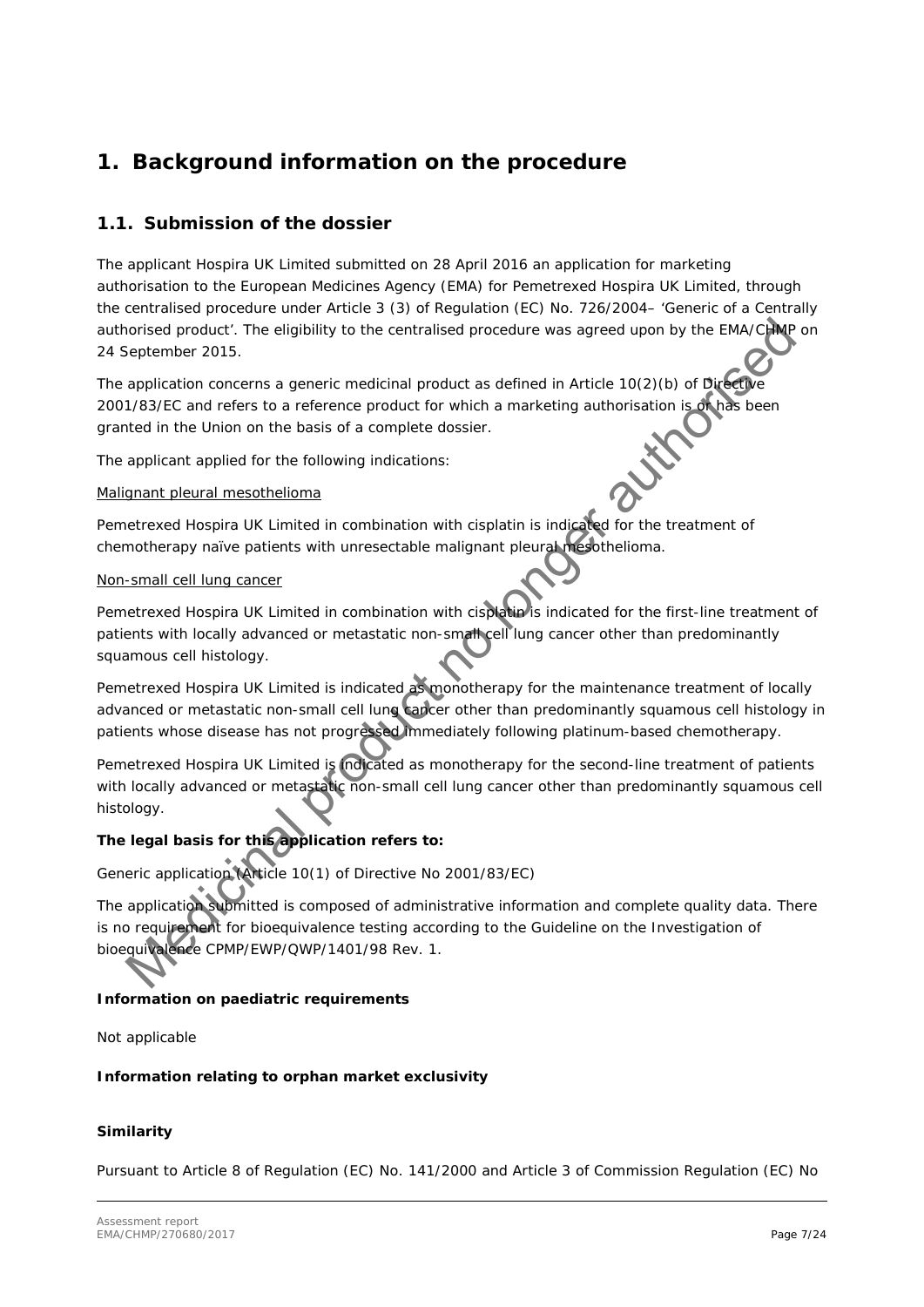847/2000, the applicant did not submit a critical report addressing the possible similarity with authorised orphan medicinal products because there is no authorised orphan medicinal product for a condition related to the proposed indication.

This application is submitted as a multiple of Pemetrexed Hospira authorised on 20 November 2015 in accordance with Article 82.1 of Regulation (EC) No 726/2004. The submission of this application is due to patent grounds.

The chosen reference product is:

Medicinal product which is or has been authorised in accordance with Community provisions in force for not less than 6/10 years in the EEA:

- Product name, strength, pharmaceutical form: Alimta, 500 mg, 100 mg, Powder for concentrate<br>for solution for infusion<br>Marketing authorisation holder: Eli Lilly Nederland B.V.<br>Date of authorisation: 20/09/2004<br>Marketing aut for solution for infusion
- Marketing authorisation holder: Eli Lilly Nederland B.V.
- Date of authorisation: 20/09/2004
- Marketing authorisation granted by:
	- − Community
- Community Marketing authorisation number: EU/1/04/290/001-002

Medicinal product authorised in the Community/Members State where the application is made or European reference medicinal product: not less than 6/10 years in the EEA:<br>
Product none, strength, pharmaceutical form: Alimta, 500 mg, 100 mg, Powder for comparing<br>
for solution for infusion<br>
Marketing authorisation: 2009/2004<br>
Marketing authorisation: 2009

- Product name, strength, pharmaceutical form: Alimta, 500 mg, 100 mg, Powder for concentrate for solution for infusion
- Marketing authorisation holder: Eli Lilly Nederland B.V
- Date of authorisation: 20/09/2004
- Marketing authorisation granted by:
	- − Community
- Community Marketing authorisation number: EU/1/04/290/001-002

### *Scientific advice*

The applicant received Scientific Advice from the CHMP on 23 July 2015. The Scientific Advice pertained to quality, non-clinical and clinical aspects of the dossier.

# <span id="page-7-0"></span>*1.2. Steps taken for the assessment of the product*

The CHMP and PRAC Rapporteurs appointed by the CHMP were:

CHMP Rapporteur: Alar Irs

PRAC Rapporteur: Claire Ferard

- The application was received by the EMA on 28 April 2016.
- The procedure started on 14 June 2016.
- The CHMP Rapporteur's first Assessment Report was circulated to all CHMP members on 29 June 2016. The PRAC Rapporteur's first Assessment Report was circulated to all PRAC members on 30 June 2016.
- During the meeting on 21 July 2016, the CHMP agreed on the consolidated List of Questions to be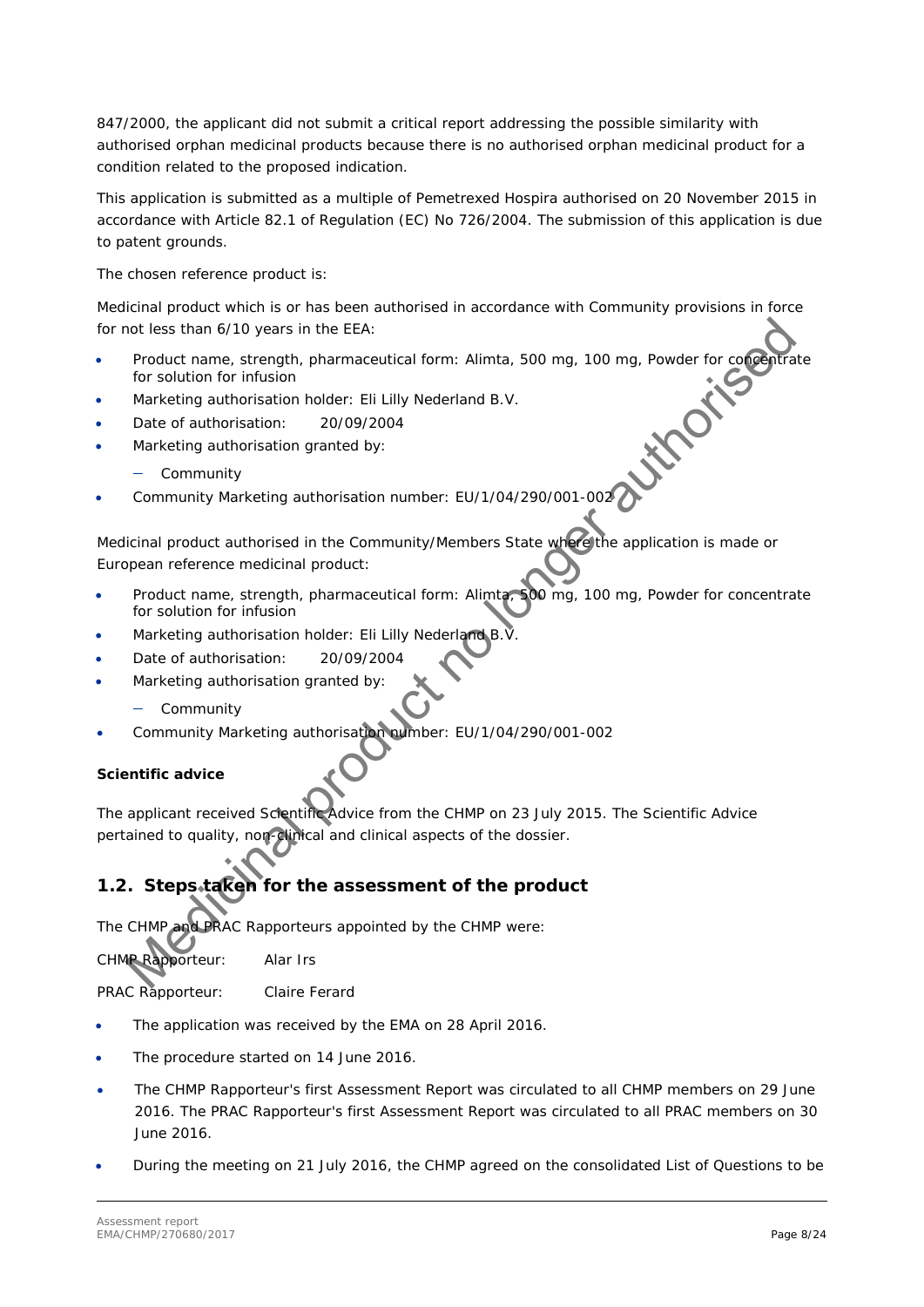sent to the applicant. The final consolidated List of Questions was sent to the applicant on 22 July 2016.

- The applicant submitted the responses to the CHMP consolidated List of Questions on 11 October 2016.
- The CHMP and PRAC Rapporteur circulated the Joint Assessment Report on the applicant's responses to the List of Questions to all CHMP members on 21 November 2016.
- During the meeting on 1 December 2016 the PRAC agreed on the PRAC Assessment Overview and Advice to CHMP.
- The CHMP and PRAC Rapporteur circulated the updated Joint Assessment Report on the applicant's responses to the List of Questions to all CHMP members on 9 December 2016
- During the CHMP meeting on 15 December 2016, the CHMP agreed on a list of outstanding issues to be addressed in writing and/or in an oral explanation by the applicant.
- The applicant submitted the responses to the CHMP consolidated List of Quistanding Issues on 19 January 2017.
- The CHMP and PRAC Rapporteur circulated the Joint Assessment Report on the applicant's responses to the List of Outstanding Issues to all CHMP members on 7 February 2017.
- During the meeting on 23 February 2017, the CHMP, in the light of the overall data submitted and the scientific discussion within the Committee, issued a positive opinion for granting a Marketing authorisation to Pemetrexed Hospira UK Limited.

# <span id="page-8-0"></span>**2. Scientific discussion**

### <span id="page-8-1"></span>*2.1. Introduction*

This application concerns a generic version of pemetrexed powder for concentrate for solution for infusion. Pemetrexed Hospira UK Limited 100 mg, 500 mg or 1000 mg Powder for Concentrate for Solution for Infusion has the same active substance (pemetrexed) as the centrally approved reference medicinal product Alimta (EU/1/04/290/001-002). The CHMP and PRAC Rapporteur circulated the updated Joint Assessment Report on the applicant's responses to the List of Questions to all CHMP members on 9 December 200<br>
During the CHMP members on 15 December 2016, the CHM

The claimed indications for this generic application are:

### *Malignant pleural mesothelioma*

Pemetrexed Hospira UK Limited in combination with cisplatin is indicated for the treatment of chemotherapy naïve patients with unresectable malignant pleural mesothelioma.

### *Non-small cell lung cancer*

Pemetrexed Hospira UK Limited in combination with cisplatin is indicated for the first line treatment of patients with locally advanced or metastatic non-small cell lung cancer other than predominantly squamous cell histology.

Pemetrexed Hospira UK Limited is indicated as monotherapy for the maintenance treatment of locally advanced or metastatic non-small cell lung cancer other than predominantly squamous cell histology in patients whose disease has not progressed immediately following platinum-based chemotherapy.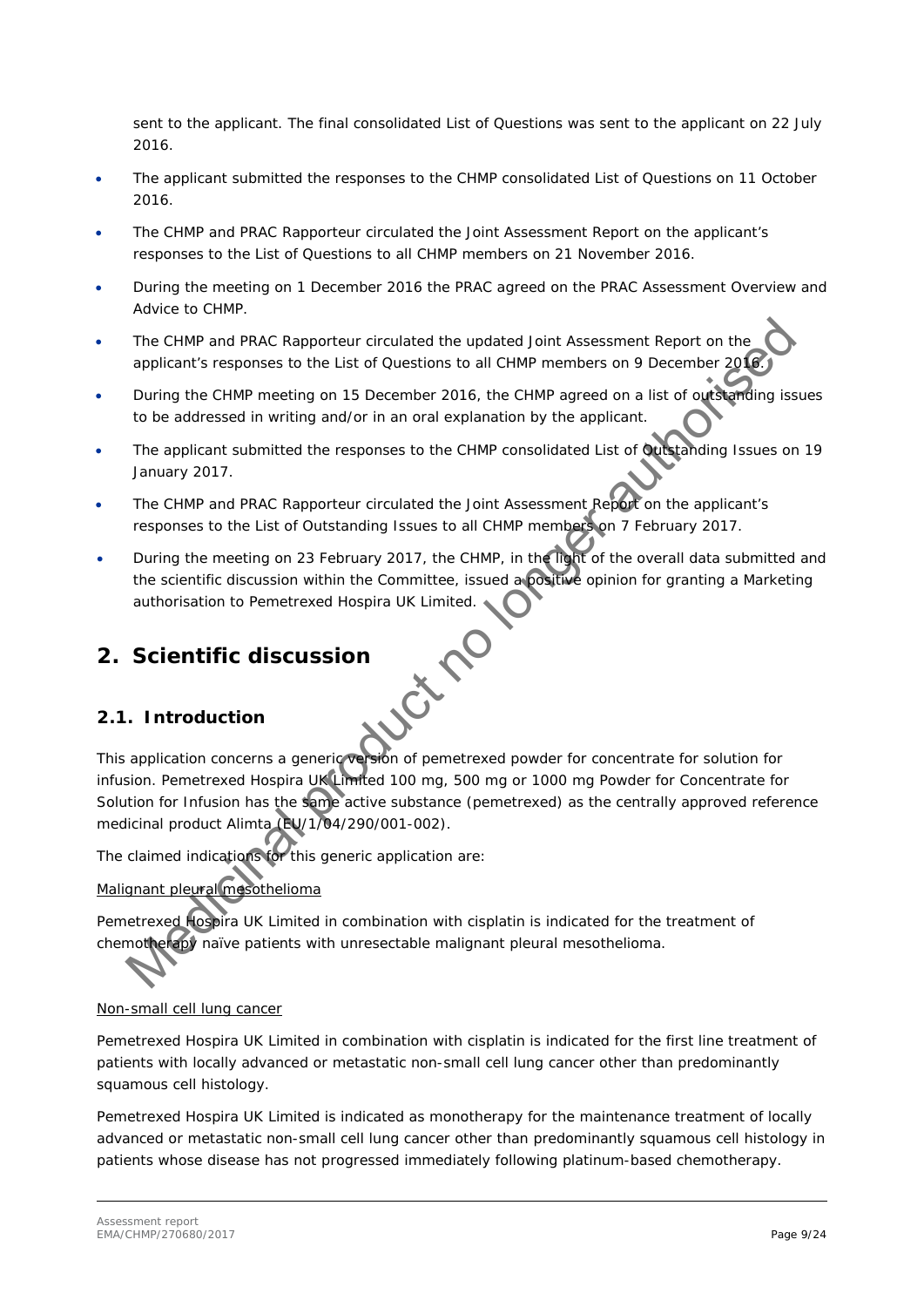Pemetrexed Hospira UK Limited is indicated as monotherapy for the second line treatment of patients with locally advanced or metastatic non-small cell lung cancer other than predominantly squamous cell histology.

As monotherapy or in combination with cisplatin the recommended dose of Pemetrexed Hospira UK Limited is 500 mg/m<sup>2</sup> of body surface area (BSA) administered as an intravenous infusion over 10 minutes on the first day of each 21-day cycle.

Pemetrexed Hospira UK Limited must be reconstituted and further diluted prior to use. After reconstitution, each strength of the proposed product contains 25 mg/ml of pemetrexed.

### *About the product*

Pemetrexed is a multi-targeted anti-cancer antifolate agent that exerts its action by disrupting trucial folate-dependent metabolic processes essential for cell replication.

### *Mode of action*

*In vitro* studies have shown that pemetrexed behaves as a multitargeted antifolate by inhibiting thymidylate synthase (TS), dihydrofolate reductase (DHFR), and glycinamide ribonucleotide formyltransferase (GARFT), which are key folate-dependent enzymes for the de novo biosynthesis of thymidine and purine nucleotides. Pemetrexed is transported into cells by both the reduced folate carrier and membrane folate binding protein transport systems. Once in the cell, pemetrexed is rapidly and efficiently converted to polyglutamate forms by the enzyme folylpolyglutamate synthetase. nut the product<br>telensed is a multi-largeted anti-cancer antifolate agent that exerts its action by disrugging<br>the-energentent metabolic processes essential for cell replication.<br> *E. Graction*<br> *Mro* studies have shown th

The polyglutamate forms are retained in cells and are even more potent inhibitors of TS and GARFT.

Polyglutamation is a time- and concentration-dependent process that occurs in tumour cells and, to a lesser extent, in normal tissues. Polyglutamated metabolites have an increased intracellular half-life resulting in prolonged drug action in malignant cells.<br>
2.2. Quality aspects<br>
2.2.1. Intressing and the same spectrum of the same spectrum of the same spectrum of the same spectrum of the same spectrum of the spectrum of t

### <span id="page-9-0"></span>*2.2. Quality aspects*

### <span id="page-9-1"></span>**2.2.1. Introduction**

The finished product is presented as powder for concentrate for solution for infusion containing 100 mg/vial, 500 mg/vial and 1000 mg/vial of pemetrexed (as ditromethamine dihydrate) as active substance. After reconstitution with sterile water for injections, the three presentations result in 25 mg/ml of pemetrexed. Once reconstituted, further dilution with 5% glucose solution for injection is required before administration.

The other ingredient of the formulation is mannitol (E 421).

The product is available in clear, type I glass vials with bromobutyl rubber stoppers as described in section 6.5 of the SmPC.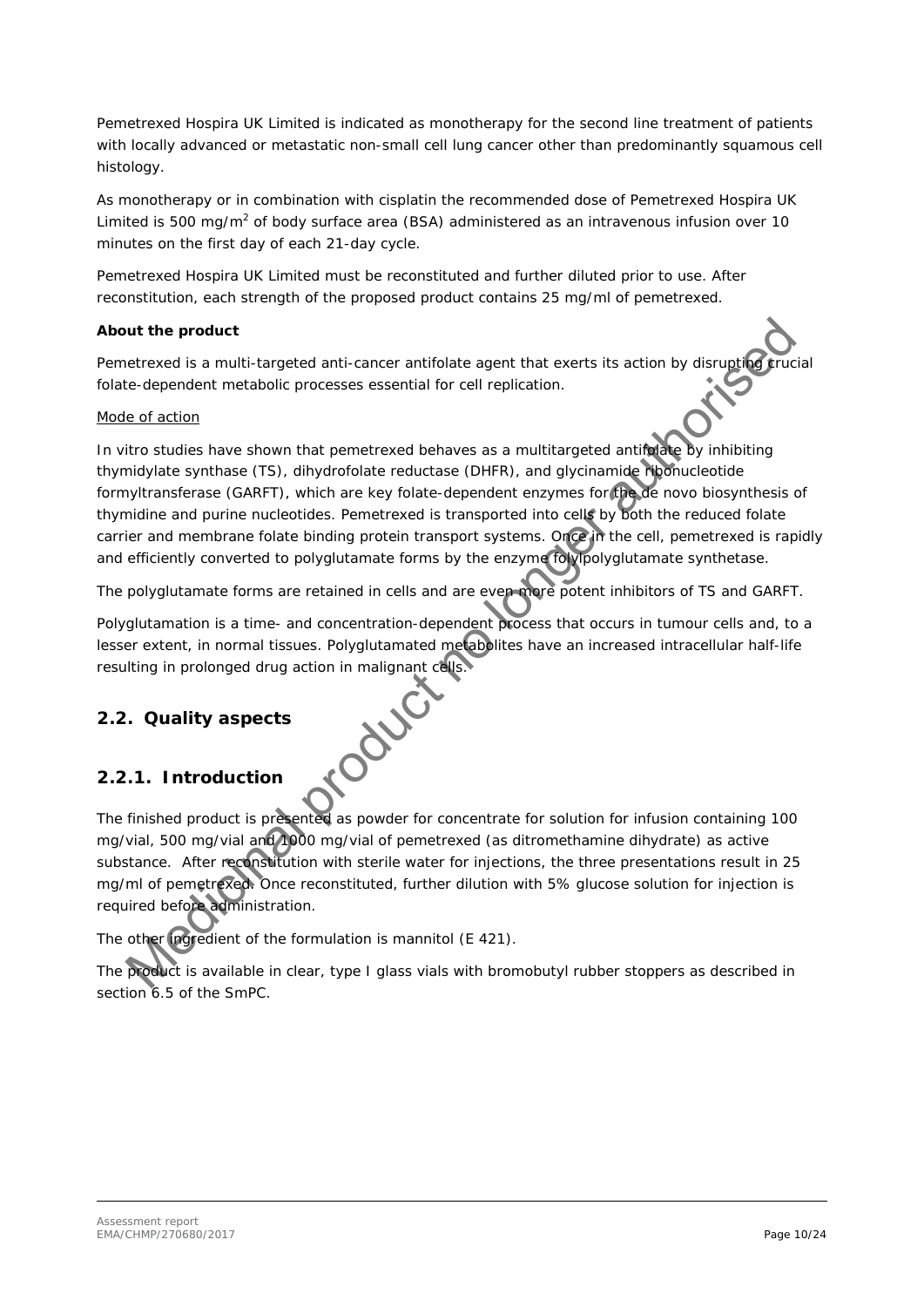### <span id="page-10-0"></span>**2.2.2. Active substance**

### *General information*

The chemical name of pemetrexed ditromethamine dihydrate is L-Glutamic acid, N-[4-[2-(2-amino-4,7-dihydro-4-oxo-1H-pyrrolo[2,3-d]pyrimidin-5-yl)ethyl]benzoyl]-ditromethamine dihydrate and it has the following structure and properties:



Molecular formula:  $C_{28}H_{47}N_7O_{14}$  - Relative molecular mass: 705.68 gmol<sup>-1</sup>

The structure of the active substance has been confirmed by elemental analysis, IR, UV, <sup>1</sup>H- and <sup>13</sup>C-NMR, mass spectrometry, X-ray powder diffraction, DSC, TGA and Specific optical rotation all of which support the chemical structure.

The active substance is a white to cream colour crystalline solid, with or without a green/yellow tinge, slightly hygroscopic. It has a pH dependent solubility in water. It has one chiral centre which originates in one of the starting materials and which is tested in the active substance by chiral HPLC.

Polymorphism has been observed for pemetrexed ditromethamine dihydrate. Manufacturing process followed consistently produces the same crystalline pemetrexed ditromethamine dihydrate form. The crystallinity of the active substance is not critical to the bioavailability of the finished product since the product is administered as an intravenous infusion following reconstitution and dilution of the lyophilized dosage form. Hence the absence of polymorphism control in the active substance specifications is considered justified.

The information on the active substance is provided according to the Active Substance Master File (ASMF) procedur

### *Manufacture*

The active substance is sourced from one supplier using three manufacturing sites (two of them are involved in intermediate manufacture).

Pemetrexed is synthesized in eight stages using commercially available well defined starting materials with acceptable specifications.

The characterisation of the active substance and its impurities are in accordance with the EU guideline on chemistry of new active substances. Potential and actual impurities were well discussed with regards to their origin and characterised. Potentially genotoxic impurities were demonstrated not to be detected in the active substance and are thus not routinely tested for.

Adequate in-process controls are applied during the synthesis. The specifications and control methods for intermediate products, starting materials and reagents have been presented.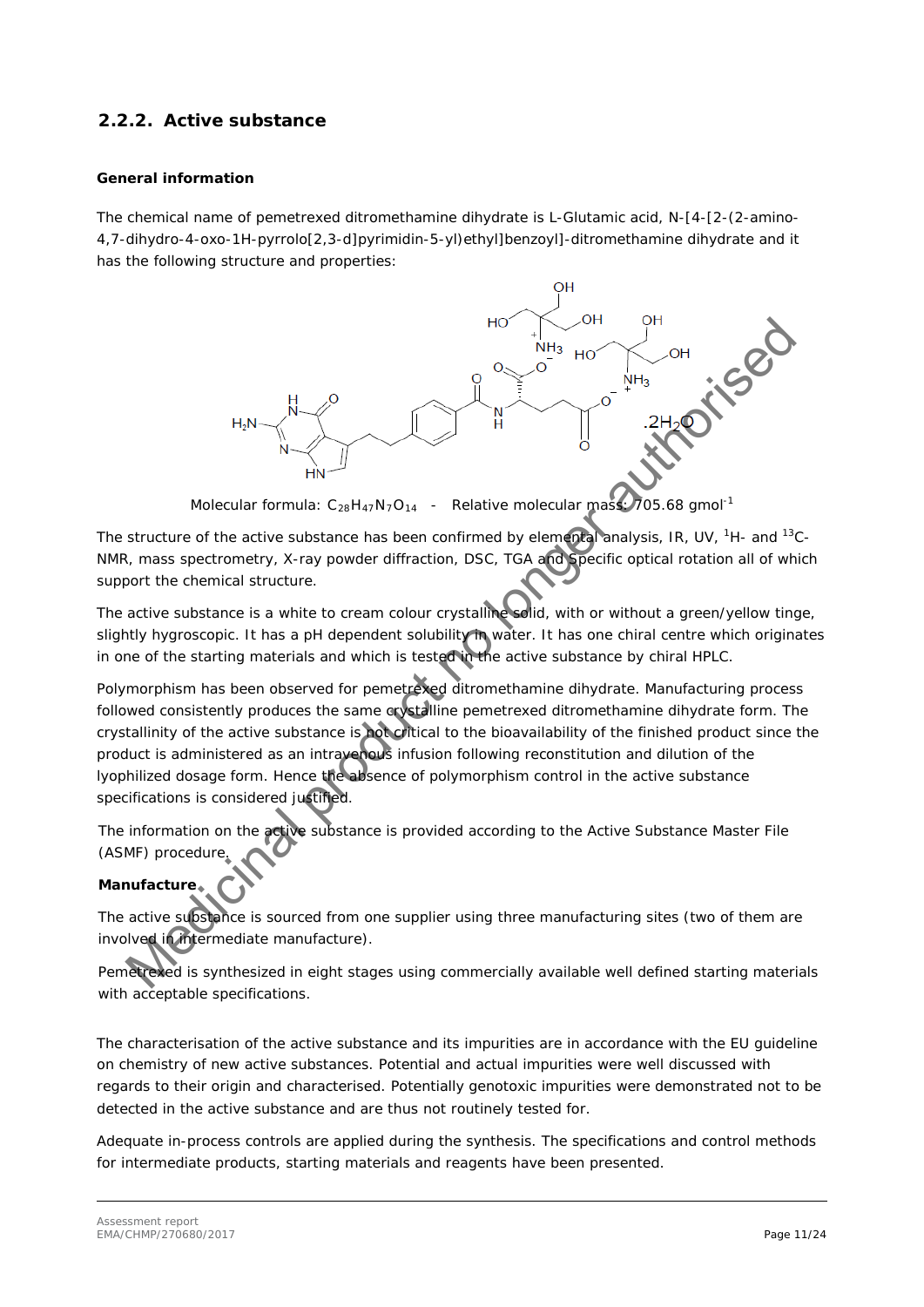Detailed information on the manufacturing of the active substance has been provided in the restricted part of the ASMF and it was considered satisfactory.

The active substance is packaged in a polyethylene bag, filled with nitrogen, which complies with Ph. Eur. requirements. This bag is placed inside a black polythene bag along with two oxygen absorbers filled with nitrogen and tied. This second bag is placed in continuous liner bag tied both sides with two pull ties. This above bag is placed in triple laminated aluminium bag along with one silica gel pouch and sealed with a vacuum, nitrogen flushing & sealing machine (VNS sealer). Finally the packed samples are kept in HDPE container with a lid and this outer container is also sealed.

### *Specification*

The active substance specification includes tests for appearance, identity (IR, HPLC, tromethangle content, enantiomer), colour, clarity and pH of solution (Ph. Eur.), water content (Ph. Eur.), enantiomeric purity (HPLC), assay (HPLC), related substances (HPLC), tromethamine content (potentiometric titration), residual solvents (GC), acetic acid content (ion suppression chromatography (IC)), ρ-Toluene Sulfonic acid content (HPLC), palladium content (ICP-MS), residue on ignition (Ph. Eur.), bacterial endotoxins (Ph. Eur.). citrication<br>active substance specification includes tests for appearance, identity (IR, HPLC, tromethorm-<br>contriculations (contriguent), colour, clarity and pH of solution (Ph. Eur.), water content (Ph. Europearance), colo

The analytical methods used have been adequately described and non-compendial methods appropriately validated in accordance with the ICH guidelines. Satisfactory information on the reference standards has been provided.

Batch analysis data on three production scale batches of active substance were provided. The results were within the specifications and consistent from batch to batch.

### *Stability*

Stability data on three production scale batches of active substance stored in the proposed commercial package for up to 24 months under long term conditions (5 $\pm$ 3 °C) and 6 months under accelerated conditions (25 ºC / 60% RH) according to the ICH guidelines were provided. Samples were tested for appearance, identity by IR, related substances and enantiomeric purity, water content, assay. All tested parameters were within the specifications.

Forced degradation studies (under heat, light, water hydrolysis, acid hydrolysis, base hydrolysis, oxidation) showed that the active substance ditromethamine is stable under stress conditions like higher temperature and light in line with ICH Q1B. Significant degradation was observed in water hydrolysis, acid hydrolysis, base hydrolysis and the active substance was also shown to be sensitive to oxidation.

The stability results justify the proposed re-test period of 24 months when stored at  $5\pm3$  °C in the original packaging.

# <span id="page-11-0"></span>**2.2.3. Finished medicinal product**

### *Pharmaceutical development*

Pemetrexed ditromethamine 100 mg, 500 mg and 1000 mg powder for concentrate for solution for infusion is a sterile lyophilized formulation, which is intended for initial reconstitution with sterile water for injections (resulting in a solution of 25 mg/ml pemetrexed) and further dilution to 100 ml with 5% glucose solution prior to administration as an intravenous infusion.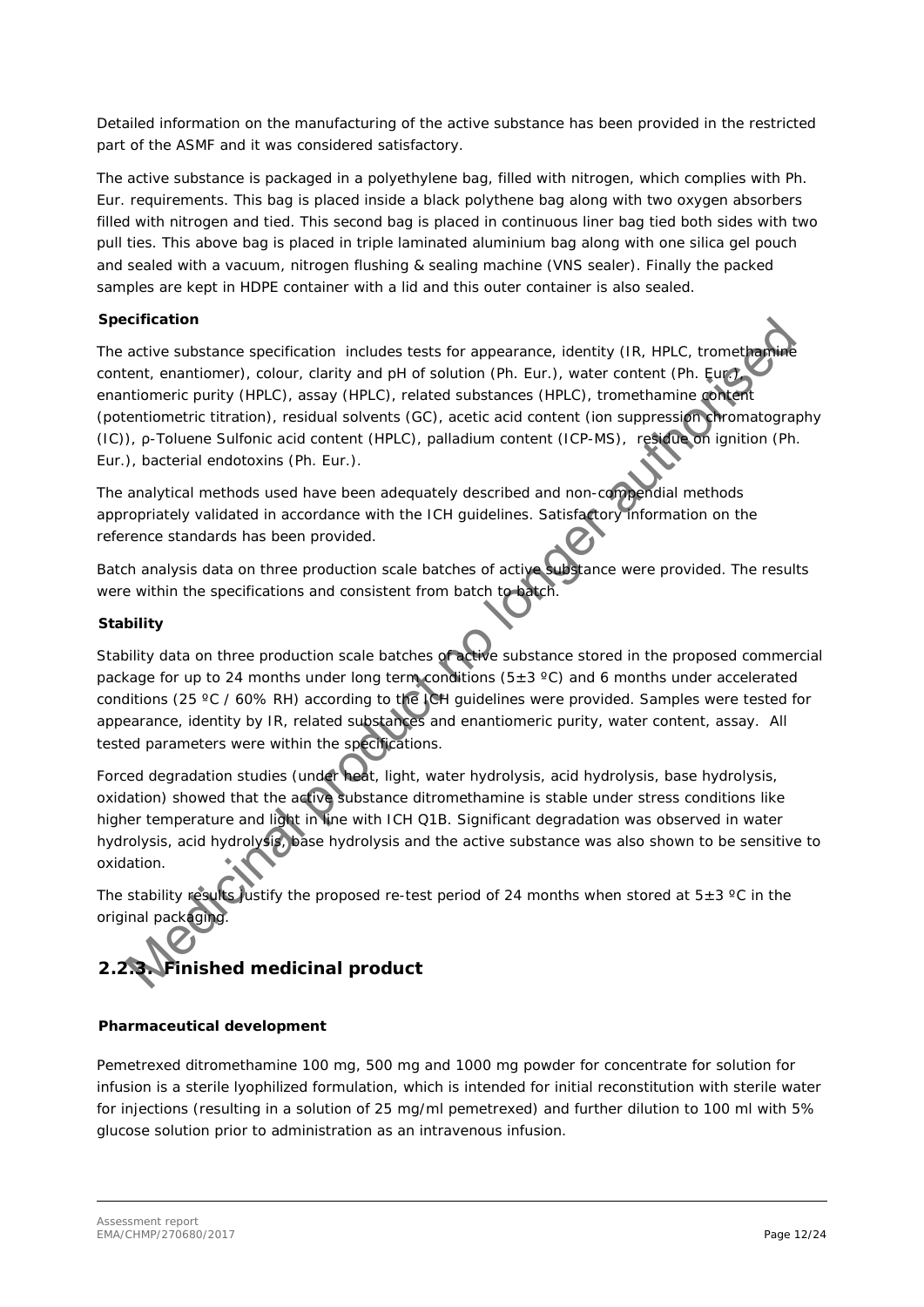The aim of development was to produce a finished product equivalent to the reference medicinal product Alimta which is a lyophilised powder containing only the active substance, mannitol, and pH adjusting agents (HCl or NaOH). The same pharmaceutical form has been developed as that of the reference product. An additional 1 g/vial presentation was also developed to facilitate administration of the finished product to patients exceeding a body surface area (BSA) of 1  $m^2$ .

A different salt form of the active substance (pemetrexed ditromethamine dihydrate) has been selected for the proposed product compared to the reference product (pemetrexed disodium). Based on comparative physicochemical studies it was concluded that there are no significant differences in physicochemical properties of the two different salt forms.

The same excipient (i.e. mannitol) is used in the proposed formulation and in the reference product however, contrary to the reference product, no pH adjusting agents (sodium hydroxide, hydrochloric acid) have been used. The excipient used is a well-known pharmaceutical ingredient whose quality is compliant with Ph. Eur. standards. There are no novel excipients used in the finished product formulation. The list of excipients is included in section 6.1 of the SmPC and in section 2.2.1 above.

To demonstrate pharmaceutical equivalence, comparative testing was performed on exhibit batch samples of the proposed finished product and the reference product 100 mg/vial presentations.

The pH of reconstituted finished product is slightly lower than the pH of the reconstituted reference medicinal product (pH 6.6 – 7.8) but is considered appropriate in terms of product solubility and is within clinical recommendations for intravenous administration. The observed osmolarity for reconstituted finished product solution is lower than that of the reference product due to the difference in recommended diluents for reconstitution. The tonicity of the finished product in sterile water for injection is considered to be acceptable for intravenous administration.

Physicochemical properties of the solution for infusion at concentrations reflective of the point of administration were also investigated. The solution of pemetrexed ditromethamine for infusion is to be prepared using 5% glucose solution, whereas the solution for infusion of the reference product is to be prepared using sodium chloride 0.9 % solution. The applicant was asked to provide data to demonstrate the compatibility of the finished product with 0.9% sodium chloride solution. No compatibility study with 0.9% sodium chloride solution was provided. The applicant justified that the formulation was developed for reconstitution in sterile water for injection and further dilution in 5% glucose solution only and that this is reflected in the proposed labelling. The approach followed by the applicant (i.e. use of 5% glucose solution only for preparing the admixed solution) was accepted taking into account that this approach has already been accepted for other centralized procedures on the basis of the existence of a relevant usage patent regarding administration of the product in saline (Pemetrexed Fresenius Kabi EMEA/H/C/3895 and Armisarte EMEA/H/C/4109). Given the difference in API salt and proposed diluent, the applicant provided comparative physicochemical studies to demonstrate equivalence between the proposed product and Alimta. same excipient (i.e. mannitol) is used in the proposed formulation and in the reference production-<br>were, contrary to the reference product, no pH adjusting agents (sodium hydroxide, hydroxide) have been used. The excipie

The pH of the admixed proposed finished product is slightly lower than that of the admixed reference product, but this difference is not considered clinically significant. Osmolarity of the proposed finished product solution after reconstitution and dilution over the concentration range anticipated at point of administration based on recommended dose is lower than the osmolarity range observed for the reference product over the same concentration range however the tonicity of the admixed solution of the proposed finished product is considered acceptable for intravenous administration and the difference is not considered to be of clinical significance.

An over-fill of vials is used in order to ensure the claimed amount can be withdrawn from vials following reconstitution.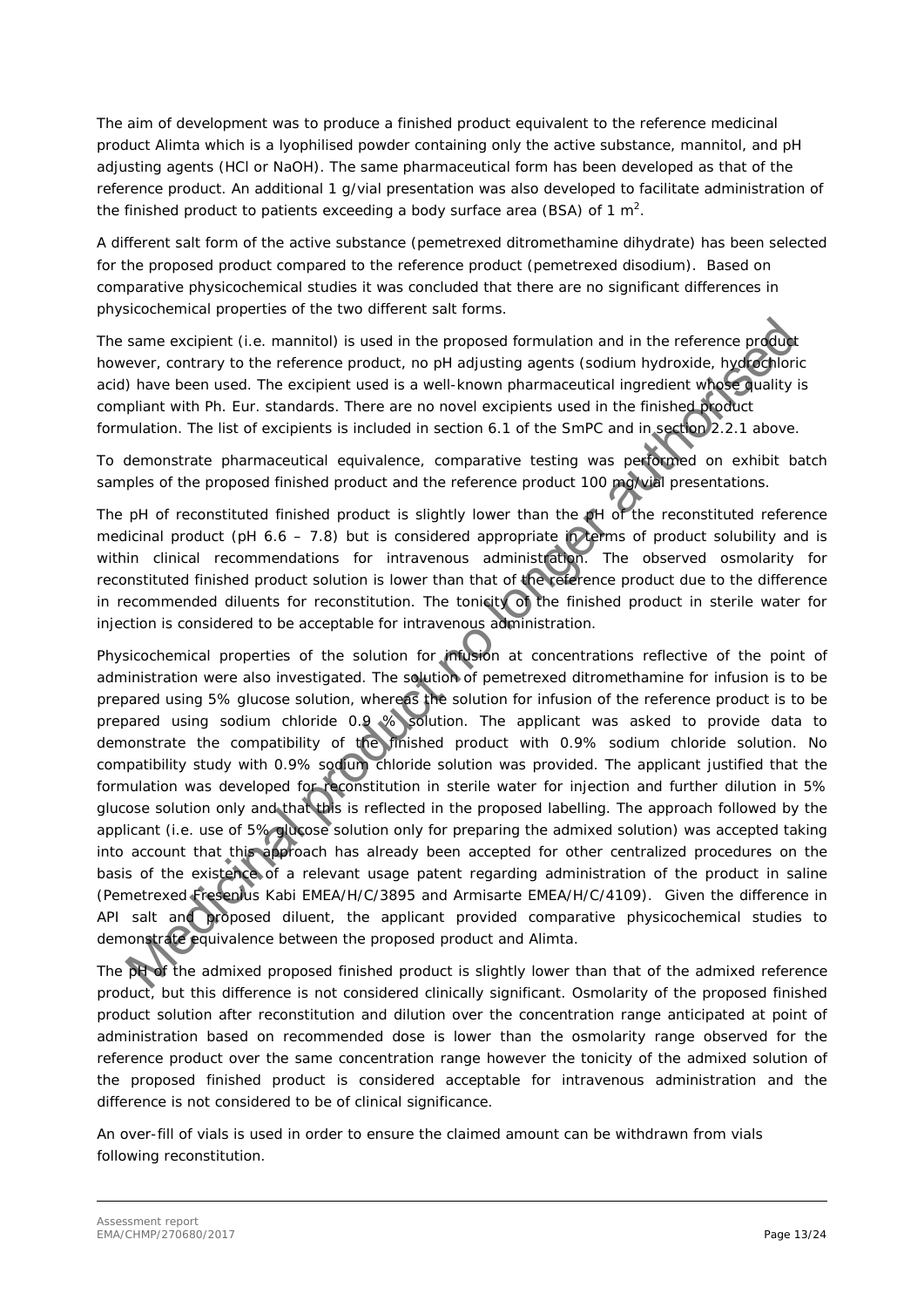The active substance is unstable to oxygen and slightly hygroscopic. Thus, all manufacture is carried out under a nitrogen atmosphere and humidity control environment.

Terminal sterilisation by heat or radiation was demonstrated to be unsuitable due to instability of the finished product. Thus, the finished product is manufactured by sterile filtration followed by aseptic processing.

The primary packaging is clear, colourless type I glass vials with bromobutyl rubber stoppers. The vials are sealed with aluminium crimp caps with a flip-off cap. The materials comply with Ph. Eur. requirements. The choice of the container closure system has been validated by stability data and is adequate for the intended use of the product.

### *Manufacture of the product*

The manufacturing process consists of four main steps: compounding and pre-filtration; sterile filtration and filling; lyophilisation; stoppering and further packaging. The process is considered to be a non-standard manufacturing process.

Critical steps and process parameters that are considered critical for the quality of the product were identified and are controlled by in-process controls adequate for this type of manufacturing process..

Major steps of the manufacturing process have been validated on three production scale batches of each strength. Hold time study results support the proposed holding times. Initially two different production scale batch sizes were proposed for each strength. Process validation was performed only with the smallest production batch size proposed. Since the process is a non-standard process, the larger proposed batch size was not accepted. The applicant agreed that increase of batch size would be requested post-approval via variation once the relevant process validation studies are conducted. It has been demonstrated that the manufacturing process is capable of producing finished product of the intended quality in a reproducible manner. quate for the intended use of the product.<br>
Intendential process consists of four main steps: compounding and pre-filtration and miling inconsists of four main steps: compounding and pre-filtration and miling incorrections

### *Product specification*

The finished product specification includes appropriate tests for this kind of dosage form including description of cake, reconstitution time, description of reconstituted solution, colour and pH of solution (Ph. Eur.), particulate matter (Ph. Eur.), identification (UV, HPLC), uniformity of dosage units (Ph. Eur.), water content (Ph. Eur.), assay (HPLC), related substances (HPLC), bacterial endotoxins (Ph. Eur.), sterility (Ph. Eur.).

The analytical methods used have been adequately described and appropriately validated in accordance with the ICH guidelines. Satisfactory information regarding the reference standards of active substance and impurities has been presented.

Batch analysis results are provided for three pilot scale batches of 100 mg/vial presentation, three pilot scale batches of the 500 mg/vial strength, and three production scale batches of the 1000 mg/vial presentation confirming the consistency of the manufacturing process and its ability to manufacture to the intended product specification.

### *Stability of the product*

Stability data were provided for three pilot scale batches of each of the strengths stored for up to 18 months at 25 °C / 60% RH (long term conditions) and 30 °C/75% RH (intermediate condition) and for up to 6 months under accelerated conditions at 40 °C / 75% RH according to the ICH guidelines. The batches are representative to those proposed for marketing and were packed in the primary packaging proposed for marketing. Vials were stored in both upright and inverted positions. Samples were tested according to the release analytical methods with the exception of the assay and related substances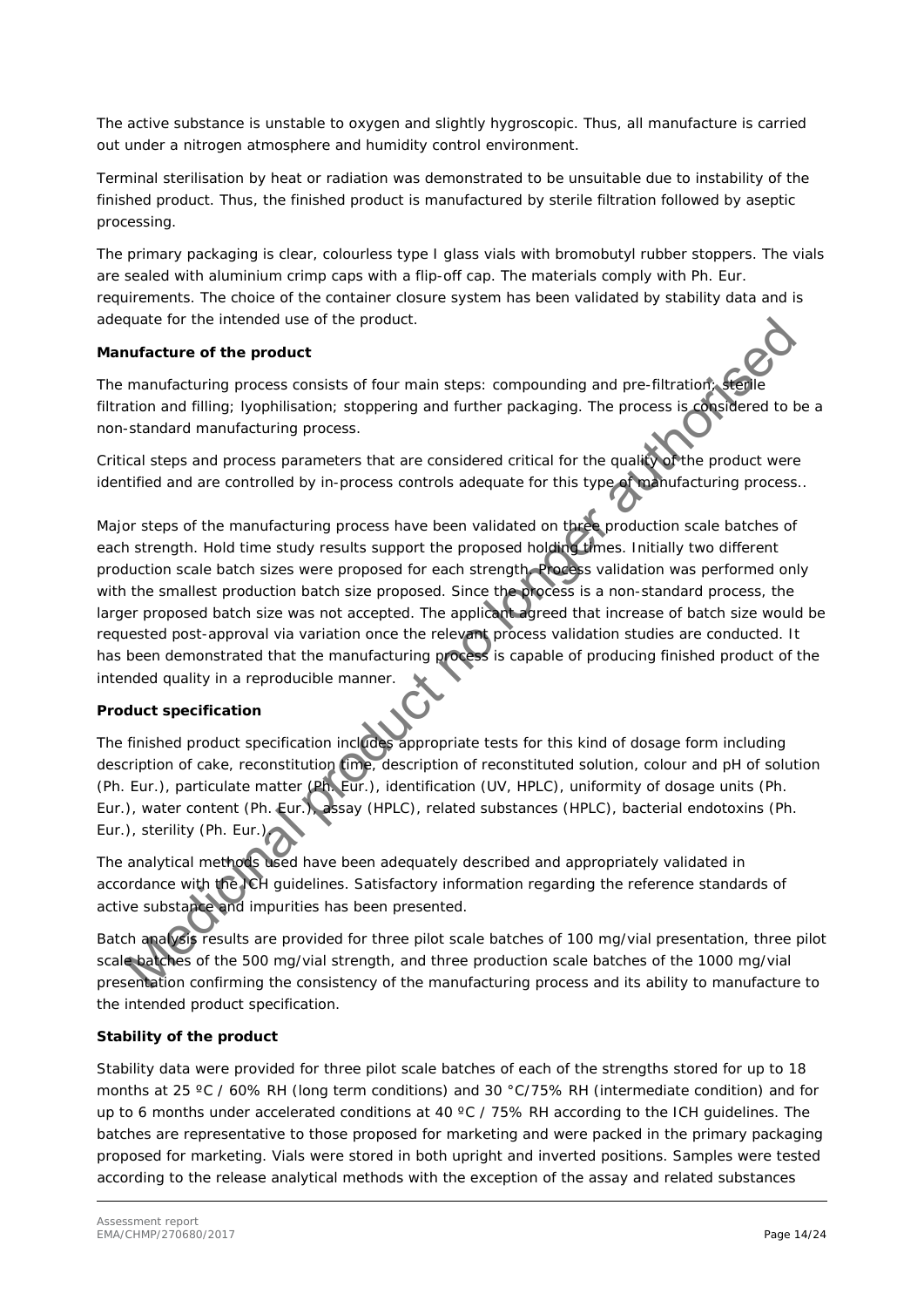method. This method was initially the same test method as proposed for active substance but was modified after 6 months' time point to provide better separation of degradation impurities. The analytical procedures used are stability indicating.

For the 500 mg/vial and 1000 mg/vial presentations, no significant changes have been observed.

With respect to the 100 mg/vial presentation, out of specification results were observed for related substances at accelerated conditions. Therefore the following storage condition "Store below 30° C" is adopted.

Stress studies were performed by storing the finished product under freezer conditions (-20 $^{\circ}$ C  $\pm$  5  $^{\circ}$ C) for 1 month. Results showed that the freeze-thaw conditions had no impact on the stability of the finished product.

A forced degradation study was performed on finished product samples exposed to acid, base, heat, oxidation (H<sub>2</sub>O<sub>2</sub>) and light (UV). The results demonstrated that the reconstituted finished product is susceptible to strong heat and strong light conditions whereas the finished product remained unaffected under these conditions. In addition the active substance has been demonstrated to be not sensitive to light, hence there is no need for additional storage restrictions.

An extractable study was performed on the container-closure system. The results of the extractables and leachables studies indicate that the primary packaging components are appropriate for use with the finished product. It was concluded that leachable chemical compounds identified were at levels that do not present safety concerns to patients receiving the finished product.

The reconstitution studies were conducted using one batch of the 100 mg/vial and one batch of the 1000 mg/vial presentation, which when reconstituted with sterile water for injections have the same strength (25 mg/mL) as the 500 mg/vial presentation. The reconstitution studies performed on the 100 mg/vial presentation and 1000 mg/vial presentation are therefore considered to also be representative of the 500 mg/vial presentations. The key attributes that were monitored were pH, description of solution, assay, related substances and particulate matter. The results showed that the finished product is chemically stable for up to 24 hours after reconstitution with sterile water for injections when stored at  $5^{\circ}$ C  $\pm$  3°C and at 25°C. Studies were performed to demonstrate compatibility of the reconstituted and diluted solution with polyvinyl chloride and polyolefin lined infusion bags. Each study was performed at two concentrations 5 mg/mL and 14 mg/mL, to support the dosage range for patients with Body Surface Areas between 1.0 m<sup>2</sup> and 2.7 m<sup>2</sup>. The results from both studies were acceptable and support the in-use stability of 24 hours at refrigerated temperature and 25°C as prescribed in the SmPC. The studies also demonstrated that the stability of the proposed finished product when diluted in 5% glucose solution and stored for 24 hours at refrigerated temperature and 25°C is comparable to the stability of the reference finished product diluted in the 0.9% Sodium Chloride Injection. It month. Results showed that the freeze-thaw conditions had no impact on the stability of the<br>read degradation study was performed on finished product samples exposed to add wise, he<br>celus degradation study was performed

The following statement is also included in the SmPC "Chemical and physical in-use stability of reconstituted and infusion solutions of Pemetrexed Hospira UK Limited were demonstrated for 24 hours at refrigerated temperature and 25°C. From a microbiological point of view, the product should be used immediately. If not used immediately, in-use storage times and conditions prior to use are the responsibility of the user and would normally not be longer than 24 hours at 2°C to 8°C."

A transport study was performed to investigate the effects of temperature cycling during transportation on the stability of the proposed finished product. This study demonstrated that the product is stable when subjected to freezing, thawing and temperatures of up to 40°C/75% RH over a 12 day period during transportation. The tested parameters were: description, description of solution, pH, clarity of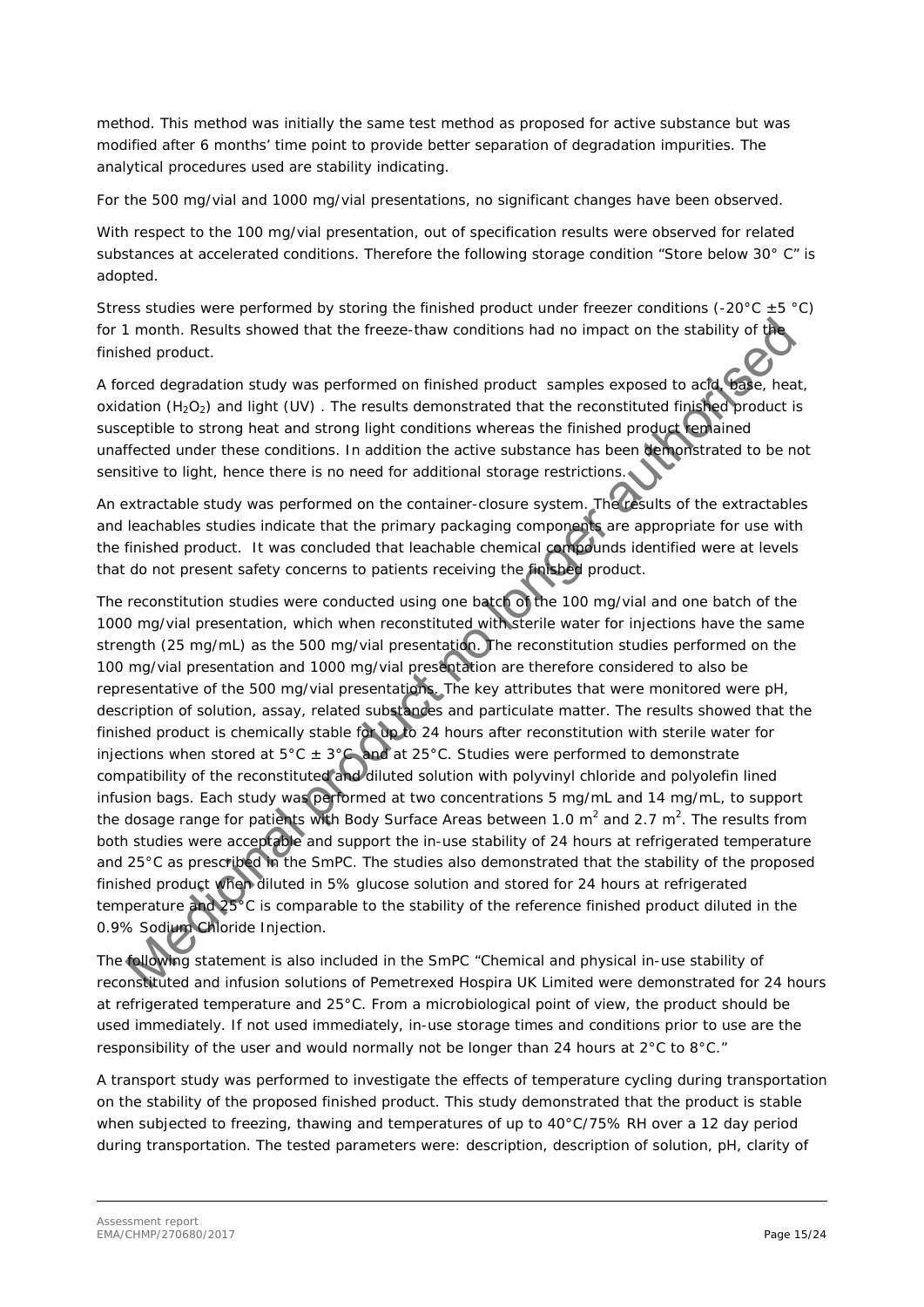solution, colour of solution, assay, related substances, water content, reconstitution time and particulate matter. All results obtained were within the proposed specification.

Based on available stability data, the proposed shelf-life of 18 months with a special storage condition "store below 30 °C" for the 100 mg/vial presentation, and 24 months without special storage conditions for 500 mg/vial and 1000 mg/vial presentations, as stated in the SmPC (section 6.3) are acceptable.

### *Adventitious agents*

No excipients derived from animal or human origin have been used.

### **2.2.4. Discussion on chemical, and pharmaceutical aspects**

Information on development, manufacture and control of the active substance and finished product has been presented in a satisfactory manner. The results of tests carried out indicate consistency and uniformity of important product quality characteristics, and these in turn lead to the conclusion that the product should have a satisfactory and uniform performance in clinical use.

## <span id="page-15-1"></span>**2.2.5. Conclusions on the chemical, pharmaceutical and biological aspects**

The quality of this product is considered to be acceptable when used in accordance with the conditions defined in the SmPC. Physicochemical and biological aspects relevant to the uniform clinical performance of the product have been investigated and are controlled in a satisfactory way.

### <span id="page-15-2"></span>*2.3. Non-clinical aspects*

### <span id="page-15-3"></span>**2.3.1. Introduction**

<span id="page-15-0"></span>A non-clinical overview on the pharmacology, pharmacokinetics and toxicology has been provided, which is based on up-to-date and adequate scientific literature. The overview justifies why there is no need to generate additional non-clinical pharmacology, pharmacokinetics and toxicology data. The non-clinical aspects of the SmPC are in line with the SmPC of the reference product. The impurity profile has been discussed and was considered acceptable. Methema various montraining of human originalize cent vaca.<br>
A. **A.** Discussion on chemical, and pharmaceutical aspects<br>
mation on development, manufacture and control of the active substance and figure product<br>
provident

Therefore, the CHMP agreed that no further non-clinical studies are required.

# <span id="page-15-4"></span>**2.3.2. Ecotoxicity/environmental risk assessment**

No Environmental Risk Assessment was submitted. This was justified by the applicant as the introduction of Pemetrexed Hospira UK Limited manufactured by Hospira is considered unlikely to result in any significant increase in the combined sales volumes for all pemetrexed containing products and the exposure of the environment to the active substance. Thus, the ERA is expected to be similar and not increased.

### <span id="page-15-5"></span>**2.3.3. Discussion and conclusion on non-clinical aspects**

Pharmacodynamic, pharmacokinetic and toxicological properties of pemetrexed are well known. No non-clinical data were submitted with this application. Published literature has been reviewed and is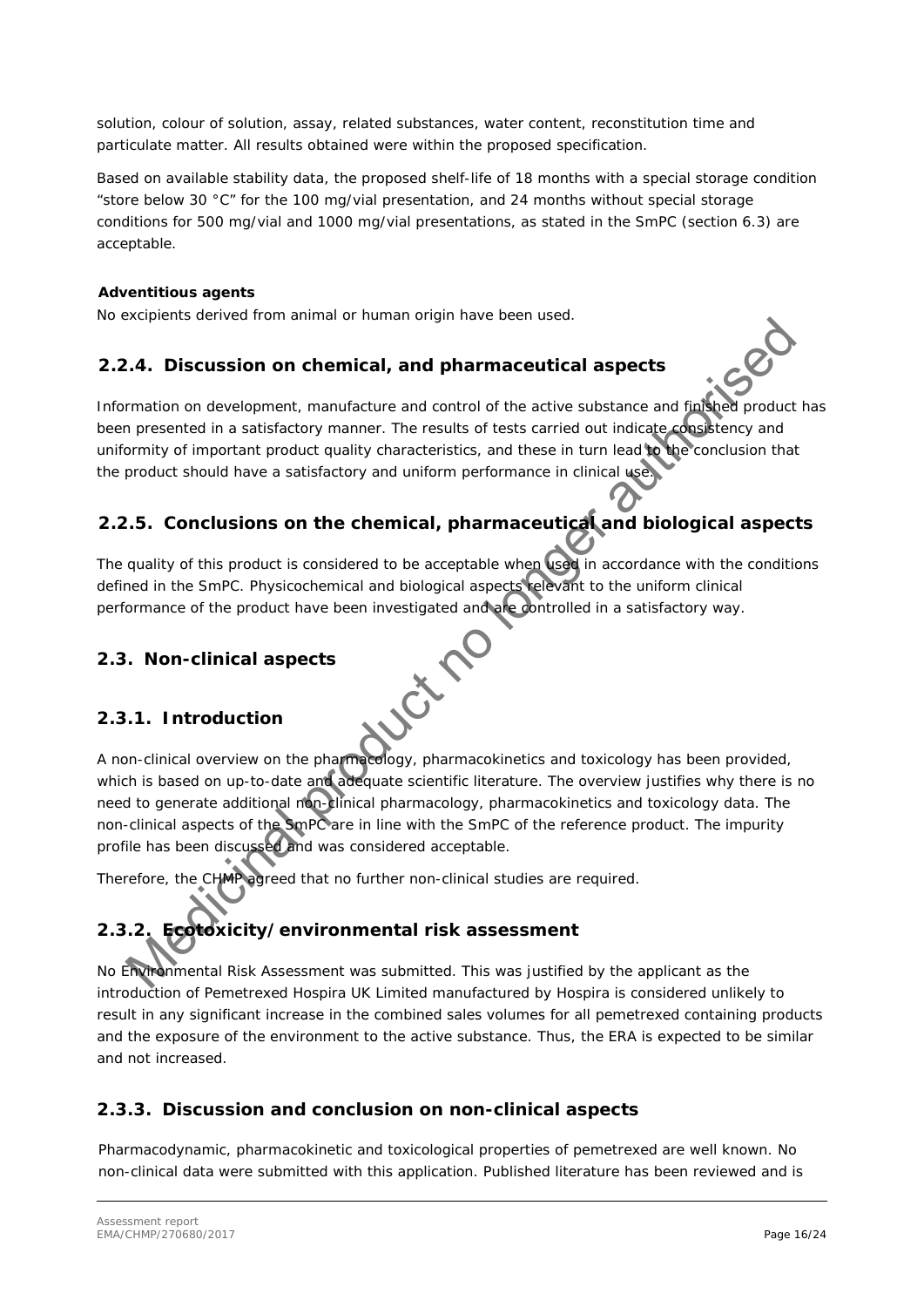considered of suitable quality. Therefore, the CHMP agreed that no further non-clinical studies are required.

The change in formulation (the difference in the tromethamine salt) between the proposed product Pemetrexed (as ditromethamine) for Injection and the reference product Alimta are fully characterized by the Applicant through in silico studies (data not shown) and literature data. Generally, the scientific literature submitted is relevant for the pemetrexed and tromethamine. There is a lack of the safety pharmacology published studies; however the extensive clinical experience with pemetrexed could substitute the lack of some preclinical data.

The Applicant demonstrated that in a watery environment, both Pemetrexed (as ditromethamine) for Injection and Alimta contain the same amount of pemetrexed as free base.

In line with the Guideline on the Environmental Risk Assessment of Medicinal Products for Human Use (EMEA/CHMP/SWP/4447/00), the justification for not providing new ERA studies is acceptable.

### <span id="page-16-0"></span>**2.3.4. Conclusion on the non-clinical aspects**

A summary of the literature with regard to non-clinical data of Pemetrexed Hospira UK Limited and justifications that the different salt of the active substance does not differ significantly in properties with regards to safety and efficacy of the reference product was provided and was accepted by the CHMP. This is in accordance with the relevant guideline and additional non clinical studies were not considered necessary. Application demonstrated that in a watery environment, both Pemetrexed (as distormethamine)<br>Action and Allinta contain the same amount of pemetrexed as free base.<br>
Ten evith the Guideline on the Environmental Risk Assessme

In line with the Guideline on the Environmental Risk Assessment of Medicinal Products for Human Use (EMEA/CHMP/SWP/4447/00), the justification for not providing new ERA studies is acceptable.

### <span id="page-16-1"></span>*2.4. Clinical aspects*

### <span id="page-16-2"></span>**2.4.1. Introduction**

This is an application for powder for concentrate for solution for infusion containing pemetrexed.

The applicant provided a clinical overview outlining the pharmacokinetics and pharmacodynamics as well as efficacy and safety of pemetrexed based on published literature. The SmPC is in line with the SmPC of the reference product.

CHMP scientific advice pertinent to the clinical development was given for this medicinal product.

For the clinical assessment the Guideline on the Investigation of Bioequivalence CPMP/EWP/QWP/1401/98) in its current version, is of particular relevance.

### *Exemption*

Pemetrexed Hospira UK Limited has the same active substance, indications, route of administration, method of administration, dosage form and posology as Alimta, but has instructions for reconstitution with sterile water for injection and dilution with 5% glucose solution, rather than sodium chloride 9 mg/ml (0.9%) solution.

Alimta is available in two presentations in the European market: 100 mg/vial and 500 mg/vial of pemetrexed (as pemetrexed disodium).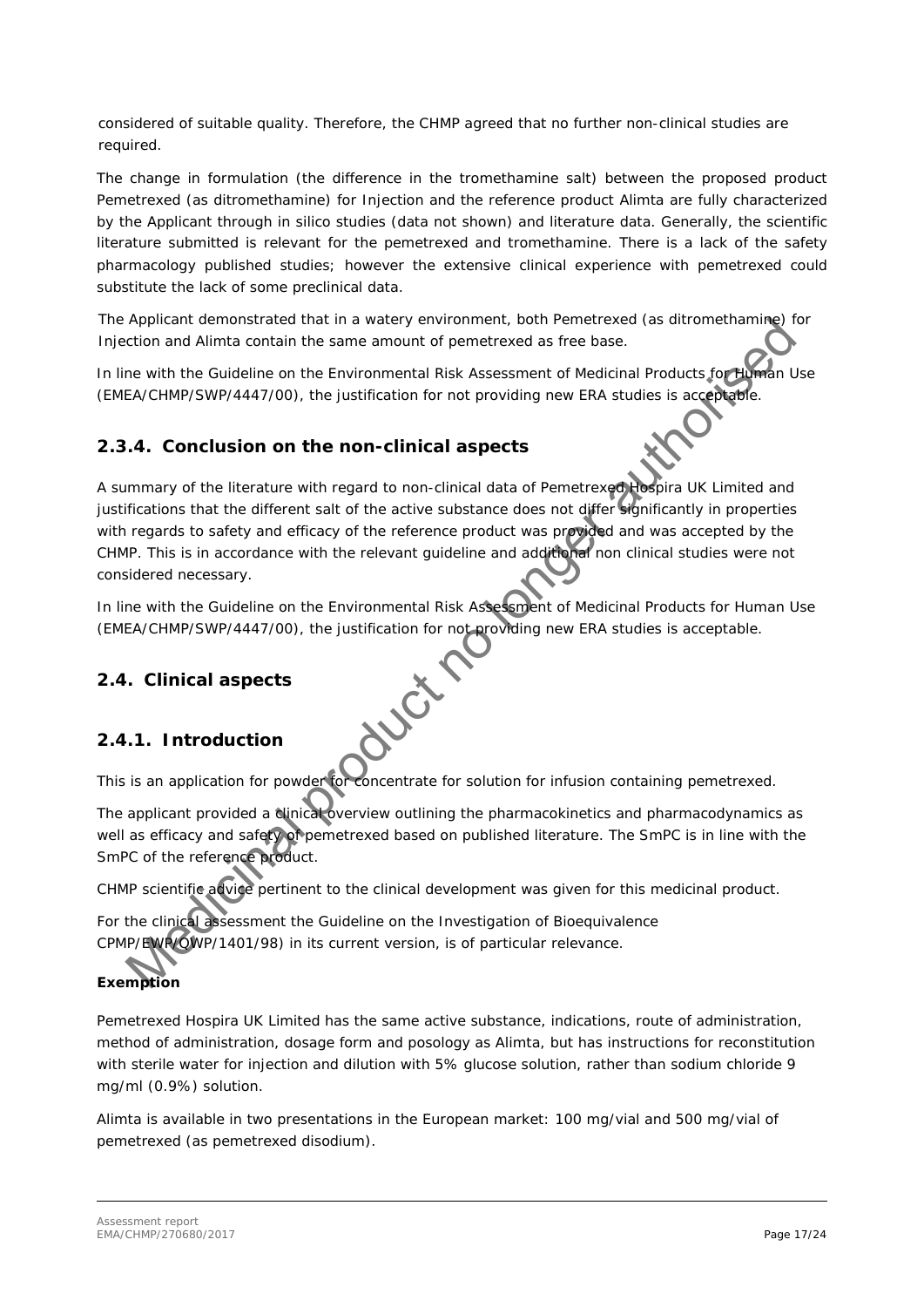The proposed presentations of Pemetrexed Hospira UK Limited are: 100 mg/vial, 500 mg/vial and 1000 mg/vial.

The 1000 mg formulation is not available for the originator product but the qualitative composition of the new presentation, 1000 mg/vial, is comparable to the composition of the 100 mg and 500 mg vials.

### Biowaiver

No bioequivalence studies have been submitted.

According to the Guideline on the Investigation of bioequivalence (CPMP/EWP/QWP/1401/98), bioequivalence studies are generally not required if the product is to be administered as an aqueous IV solution containing the same active drug substance in the same concentration as the currently authorised product. Pemetrexed solution is intended for IV use and contains the same active drug substance in a concentration (25 mg/mL) similar to the concentration of 100 mg/vial and 500 mg/vial presentations of Alimta and therefore, no bioequivalence studies are required.

The active substance in Pemetrexed Hospira UK Limited is Pemetrexed ditromethamine instead of Pemetrexed disodium as in Alimta 100 mg/500 mg powder for concentrate for solution for infusion. After reconstitution with sterile water for injections, the three presentations result in 25 mg/ml of pemetrexed. Once reconstituted, further dilution with 5% glucose solution for injection is required before administration. In the solution for intravenous infusion the active moiety remains the same irrespective of the salt form. ording to the Guideline on the Investigation of bioequivalence (CMM/2V90)<br>
and quivalence studies are generally not required if the product is to be administered as an agreed<br>
tion containing the same active during studies

### <span id="page-17-0"></span>**2.4.2. Pharmacokinetics**

<span id="page-17-1"></span>No new pharmacokinetic studies were submitted.

### **2.4.3. Pharmacodynamics**

No new pharmacodynamic studies were presented and no such studies are required for this application.

## <span id="page-17-2"></span>**2.4.4. Post marketing experience**

No post-marketing data are available. The medicinal product has not been marketed in any country.

# <span id="page-17-3"></span>**2.4.5. Discussion on clinical aspects**

Pemetrexed Hospira UK Limited, 100 mg, 500 mg and 1000 mg, powder for concentrate for solution for infusion, has the same active substance as the reference medicinal product, Alimta.

Furthermore, Pemetrexed Hospira UK Limited has the same indications, posology, pharmaceutical form, route of administration and strength as Alimta after it is reconstituted with sterile water for injection and diluted with 5% dextrose,

Pemetrexed (as ditromethamine) for Injection is conjugated to a tromethamine salt instead of sodium salt. The Applicant demonstrated that in a watery environment, both Pemetrexed (as ditromethamine) for Injection and Alimta contain the same amount of pemetrexed as free base.

There are no concerns with Pemetrexed Hospira UK Limited from a clinical efficacy point of view.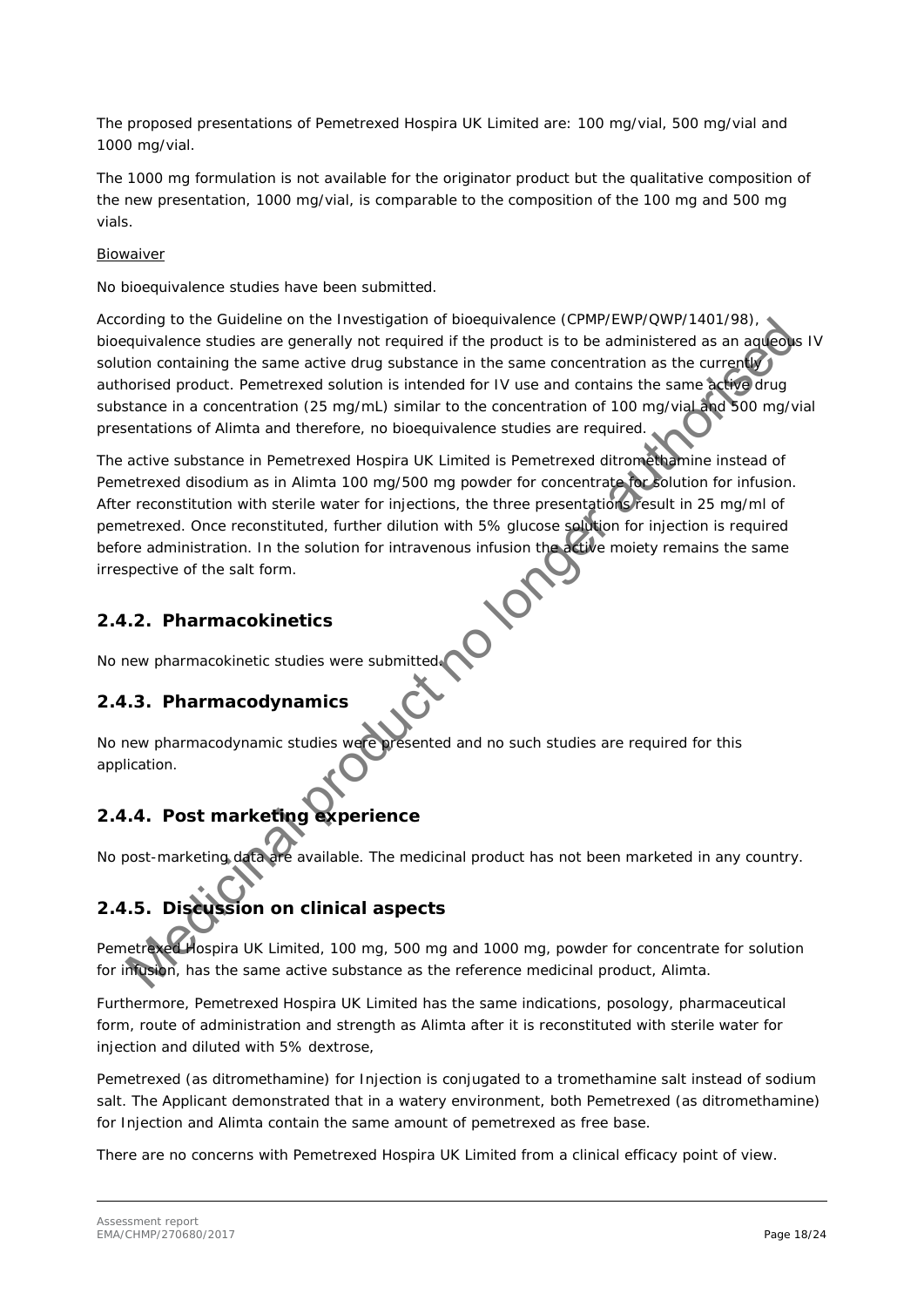No new studies have been conducted and none are required under the provisions of the Note for Guidance on the investigation of Bioequivalence and Bioavailability (CPMP/EWP/QWP/1401/98/Rev. 1): "Bioequivalence studies are generally not required if the test product is to be administered as an aqueous intravenous solution containing the same active substance as the currently approved product".

Pemetrexed Hospira UK Limited is proposed to be diluted in 5% glucose solution.

The clinical overview supports the indications and covers adequately the clinical pharmacology, efficacy and safety of the product. It is expected that the physician will take the general health status of the patient into account before treating patients with Pemetrexed Hospira UK Limited.

As the active substance pemetrexed is widely used and well- known, the applicant has not prov additional clinical studies but a justification that further studies are not needed. The CHMP agrees with the justification.

The proposed SmPC of the applied product is in line with the SmPC of Alimta, with the exception of the instructions for reconstitution and dilution.

### <span id="page-18-0"></span>**2.4.6. Conclusions on clinical aspects**

A summary of the literature with regard to clinical data of Pemetrexed Hospira UK Limited and justifications that the different salt of the active substance does not differ significantly in properties with regards to safety and efficacy of the reference product was provided and was accepted by the CHMP. This is in accordance with the relevant guideline and additional clinical studies were not considered necessary.

The active substance penderated is with Pemetrexed Hospiral UK Limited.<br>He active substance penderated is widely used and well-known, the applicant has not productional clinical studies but a justification that further stu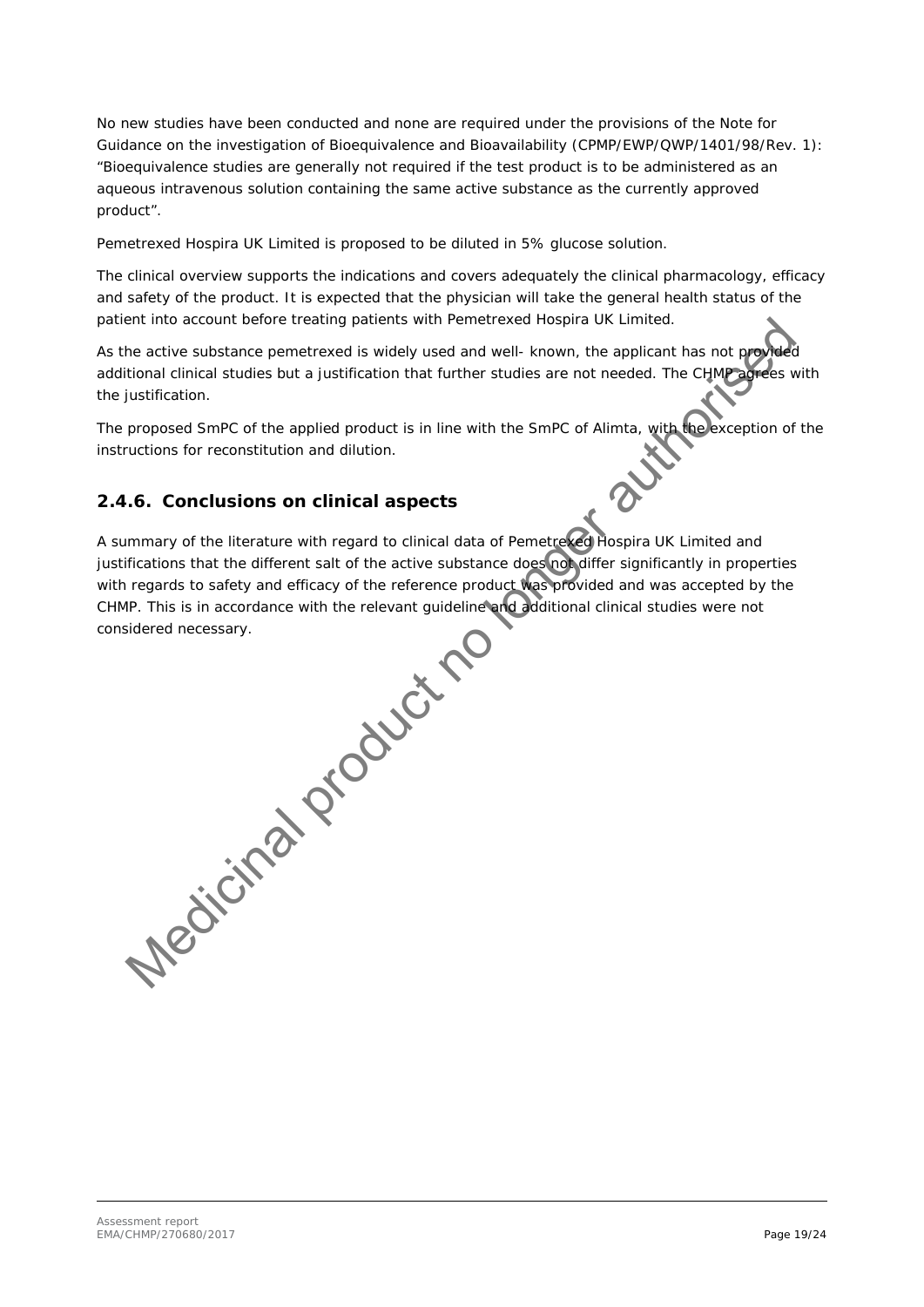### <span id="page-19-0"></span>*2.5. Risk management plan*

### *Safety concerns*

Table: Summary of the Safety Concerns

| Summary of safety concerns                                                                            |                                                                                                  |  |  |  |
|-------------------------------------------------------------------------------------------------------|--------------------------------------------------------------------------------------------------|--|--|--|
| Important identified risks                                                                            | • Renal disorders                                                                                |  |  |  |
|                                                                                                       | . Non-compliance with folic acid and                                                             |  |  |  |
|                                                                                                       | vitamin B <sub>12</sub> regimens, manifested                                                     |  |  |  |
|                                                                                                       | mainly as haematological and                                                                     |  |  |  |
|                                                                                                       | gastrointestinal toxicities                                                                      |  |  |  |
|                                                                                                       | • Radiation pneumonitis                                                                          |  |  |  |
|                                                                                                       | • Radiation recall                                                                               |  |  |  |
|                                                                                                       | • Gastrointestinal disorder                                                                      |  |  |  |
|                                                                                                       | · Interstitial pneumoning                                                                        |  |  |  |
|                                                                                                       | • Sepsis                                                                                         |  |  |  |
|                                                                                                       | · Bullous skin reactions including                                                               |  |  |  |
|                                                                                                       | Steven Johnson syndrome (SJS) and                                                                |  |  |  |
|                                                                                                       | toxig epidermal necrolysis (TEC)                                                                 |  |  |  |
|                                                                                                       | · Bone marrow suppression                                                                        |  |  |  |
| Important potential risks                                                                             | <b>None</b>                                                                                      |  |  |  |
| Missing information                                                                                   | $\bullet$ None                                                                                   |  |  |  |
| Pharmacovigilance plan                                                                                |                                                                                                  |  |  |  |
| There are no pharmacovigilance studies, activities, or additional risk minimisation                   |                                                                                                  |  |  |  |
| measures ongoing or planned.                                                                          |                                                                                                  |  |  |  |
|                                                                                                       | Routine pharmacovigilance is sufficient to identify and characterise the risks of the product.   |  |  |  |
|                                                                                                       | The 1000 mg strength does not exist for the reference originator Alimta. Therefore, PRAC and CHM |  |  |  |
| estimate that, even if not listed as a specific risk in the RMP of Pemetrexed Hospira UK Limited, the |                                                                                                  |  |  |  |
| risk of medication error should be under specific surveillance by the MAH. Should a significant incre |                                                                                                  |  |  |  |
| in the trequency of reported medication errors be detected, the MAH should report this as a signal.   |                                                                                                  |  |  |  |

### *Pharmacovigilance plan*

The PRAC also considered that routine PhV is sufficient to monitor the effectiveness of the risk minimisation measures.

### *Risk minimisation measures*

Table: Summary table of Risk Minimisation Measures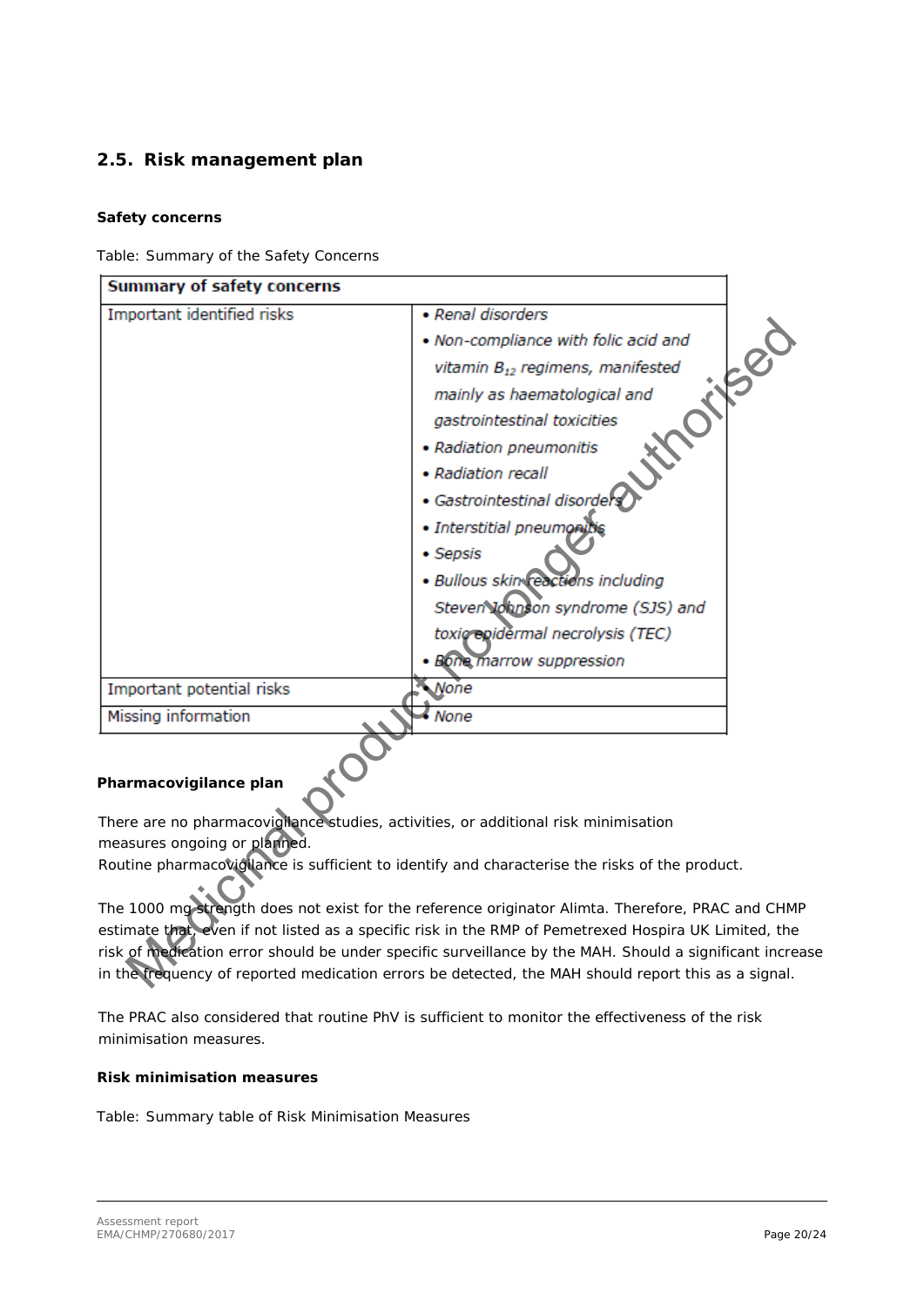| Safety concern                                                                                                                                                                                               | <b>Routine risk minimisation</b><br>measures                            | <b>Additional</b><br>risk<br>minimisation<br>measures |  |  |
|--------------------------------------------------------------------------------------------------------------------------------------------------------------------------------------------------------------|-------------------------------------------------------------------------|-------------------------------------------------------|--|--|
| <b>Renal disorders</b>                                                                                                                                                                                       | Proposed text in SmPC sections<br>4.4 and 4.8 and PIL in section 4      | None                                                  |  |  |
| Non-compliance with folic acid<br>and vitamin B <sub>12</sub> regimens,<br>manifested mainly as<br>haematological and                                                                                        | Proposed text in SmPC section<br>4.2 and PIL in section 3               | None                                                  |  |  |
| gastrointestinal toxicities<br>Radiation pneumonitis                                                                                                                                                         | Proposed text in SmPC sections<br>4.4 and 4.8 and PIL in section 4      | None                                                  |  |  |
| <b>Radiation recall</b>                                                                                                                                                                                      | Proposed text in SmPC sections<br>4.4 and 4.8 and PIL in section 4      | None                                                  |  |  |
| Gastrointestinal disorders                                                                                                                                                                                   | Proposed text in SmPC sections<br>4.4 and 4.8                           | <b>None</b>                                           |  |  |
| Interstitial pneumonitis                                                                                                                                                                                     | Proposed text in SmPC section<br>4.8 and PIL in section 4               | None                                                  |  |  |
| Sepsis                                                                                                                                                                                                       | Proposed text in SmPC section<br>4.8 and PIL in section $\mathcal{P}_1$ | None                                                  |  |  |
| Bullous skin reactions including<br>SJS and TEN                                                                                                                                                              | Proposed text in SmPC section<br>4.8 and PIL in section 4               | None                                                  |  |  |
| Bone marrow suppression                                                                                                                                                                                      | Proposed text in SmPC sections<br>4.4 and 4.8                           | None                                                  |  |  |
| Conclusion                                                                                                                                                                                                   |                                                                         |                                                       |  |  |
| The CHMP and PRAC considered that the risk management plan version 7.0 is acceptable.                                                                                                                        |                                                                         |                                                       |  |  |
| 2.6. PSUR submission                                                                                                                                                                                         |                                                                         |                                                       |  |  |
| The requirements for submission of periodic safety update reports for this medicinal product are set<br>out in the list of Union reference dates (EURD list) provided for under Article 107c(7) of Directive |                                                                         |                                                       |  |  |
| 2001/83/EC and any subsequent updates published on the European medicines web-portal.<br>2.7. Pharmacovigilance                                                                                              |                                                                         |                                                       |  |  |
| Pharmacovigilance system                                                                                                                                                                                     |                                                                         |                                                       |  |  |

### *Conclusion*

# <span id="page-20-0"></span>*2.6. PSUR submission*

# <span id="page-20-1"></span>*2.7. Pharmacovigilance*

### *Pharmacovigilance system*

The CHMP considered that the pharmacovigilance system summary submitted by the applicant fulfils the requirements of Article 8(3) of Directive 2001/83/EC.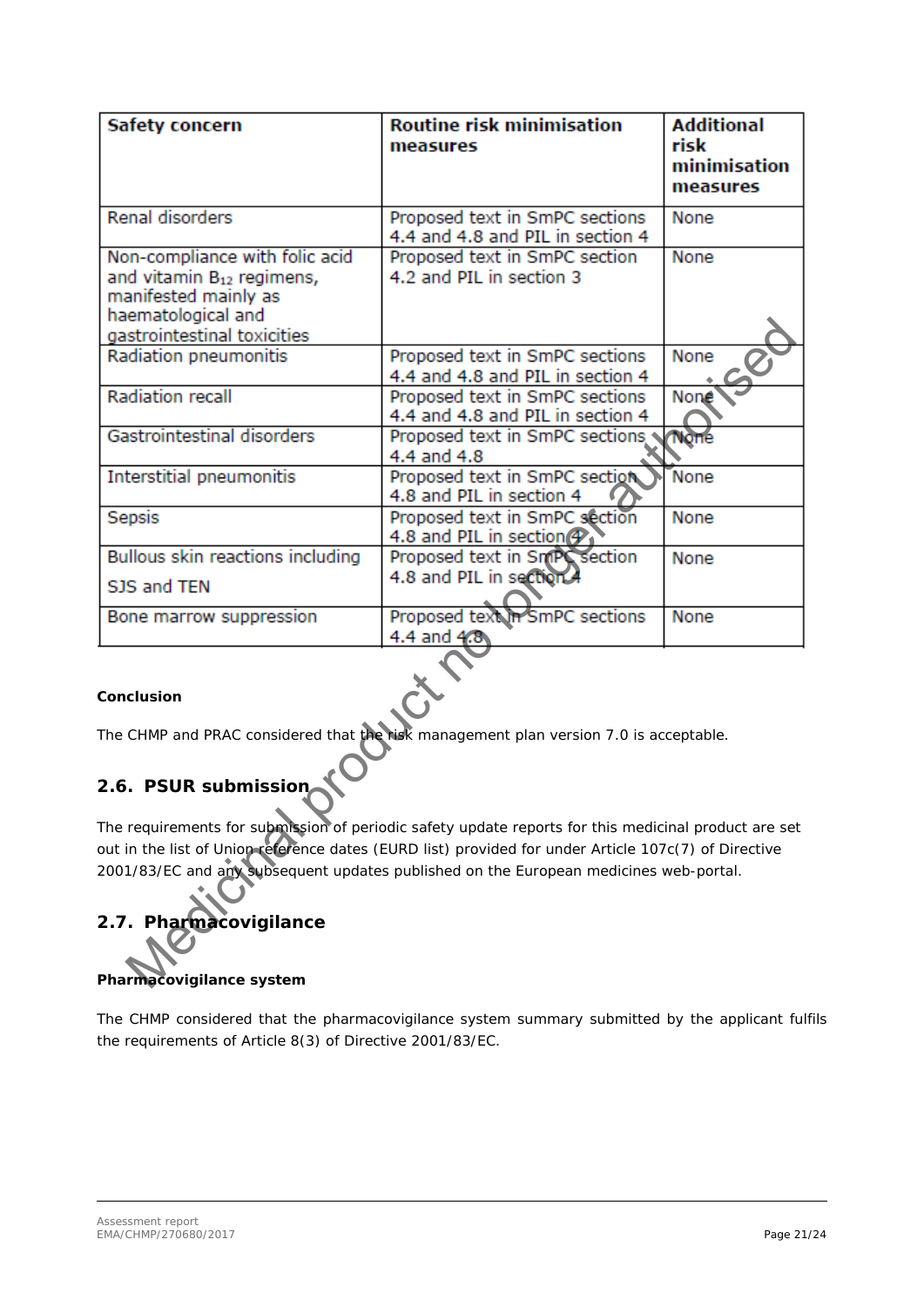### <span id="page-21-0"></span>*2.8. Product information*

### <span id="page-21-1"></span>**2.8.1. User consultation**

The results of the user consultation with target patient groups on the package leaflet submitted by the applicant show that the package leaflet meets the criteria for readability as set out in the Guideline on the readability of the label and package leaflet of medicinal products for human use.

## <span id="page-21-2"></span>**3. Benefit-risk balance**

This application concerns a generic version of pemetrexed powder for concentrate for solution infusion. The reference product Alimta is indicated for

### Malignant pleural mesothelioma

Alimta in combination with cisplatin is indicated for the treatment of chemotherapy naïve patients with unresectable malignant pleural mesothelioma.

### Non-small cell lung cancer

Alimta in combination with cisplatin is indicated for the first line treatment of patients with locally advanced or metastatic non-small cell lung cancer other than predominantly squamous cell histology.

Alimta is indicated as monotherapy for the maintenance treatment of locally advanced or metastatic non-small cell lung cancer other than predominantly squamous cell histology in patients whose disease has not progressed immediately following platinum-based chemotherapy.

Alimta is indicated as monotherapy for the second line treatment of patients with locally advanced or metastatic non-small cell lung cancer other than predominantly squamous cell histology.

No nonclinical studies have been provided for this application but an adequate summary of the available nonclinical information for the active substance was presented and considered sufficient. From a clinical perspective, this application does not contain new data on the pharmacokinetics and pharmacodynamics as well as the efficacy and safety of the active substance; the applicant's clinical overview on these clinical aspects based on information from published literature was considered sufficient. **BENET FITSK Dalance**<br>application concerns a generic version of permetewed powder for concentrate for solution<br>sign. The reference product klimate is indicated for<br>the transmit planar meantheliams<br>and the momental meaning

Bioequivalence testing with the reference product is not required under the provisions of the Guideline on the investigation of Bioequivalence (CPMP/EWP/QWP/1401/98/Rev.1) since the product is to be administered as an aqueous intravenous solution containing the same active substance in the same concentration as the currently authorised product.

Although a new presentation of 1000 mg is introduced by the Applicant compared to the reference product, the application is still considered to be a generic application as the reconstituted product has the same concentration as the reference product regardless of the presentation. Therefore, the introduction of the 1000 mg presentation is considered acceptable.

A benefit/risk ratio comparable to the reference product can therefore be concluded.

The CHMP, having considered the data submitted in the application and available on the chosen reference medicinal product, is of the opinion that no additional risk minimisation activities are required beyond those included in the product information.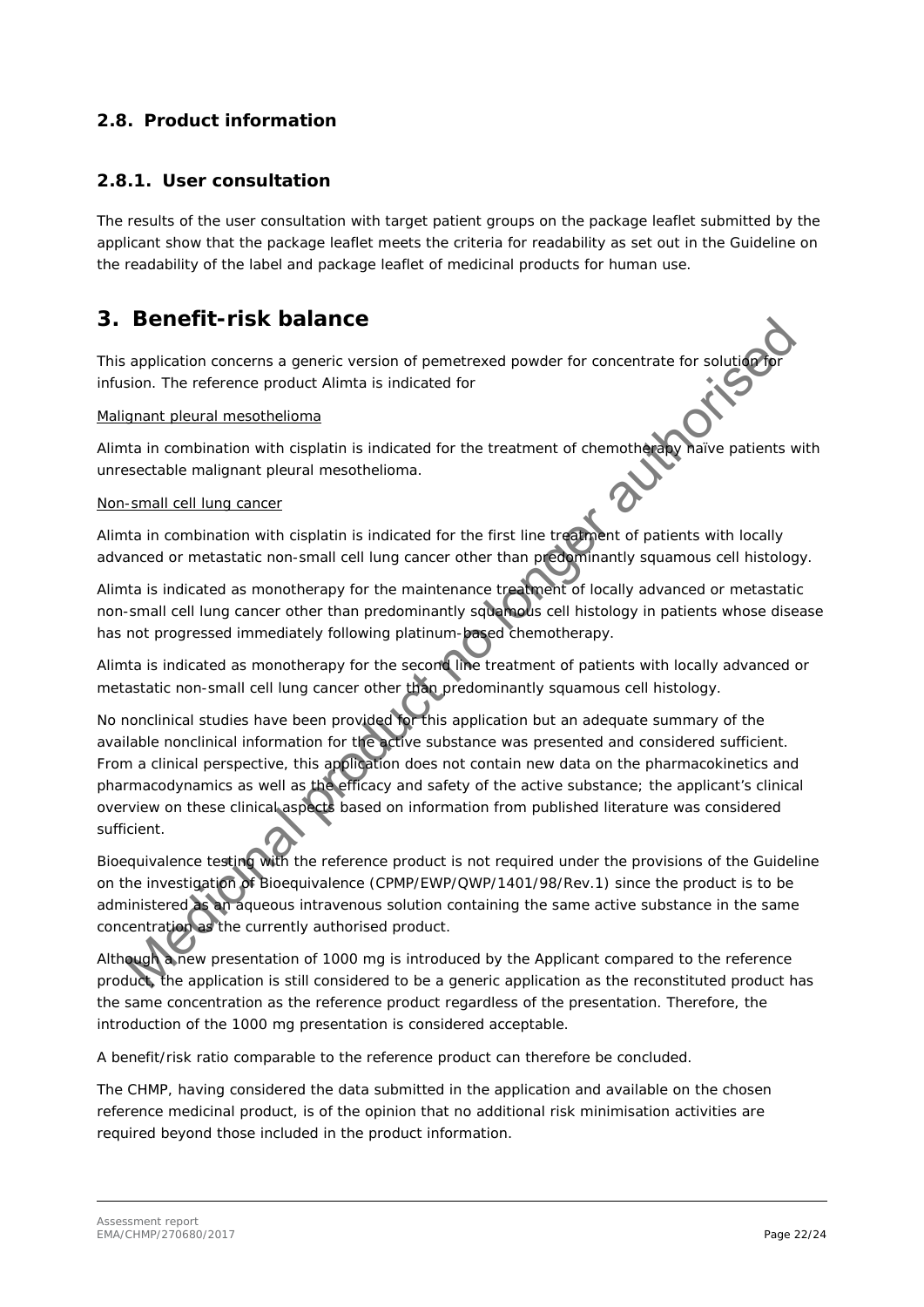# <span id="page-22-0"></span>**4. Recommendation**

Based on the CHMP review of data on quality, safety and efficacy, the CHMP considers by consensus that the benefit-risk balance of Pemetrexed Hospira UK Limited is favourable in the following indication:

### *Malignant pleural mesothelioma*

Pemetrexed Hospira UK Limited in combination with cisplatin is indicated for the treatment of *chemotherapy naïve patients with unresectable malignant pleural mesothelioma.*

### *Non-small cell lung cancer*

*Pemetrexed Hospira UK Limited in combination with cisplatin is indicated for the first-line treatment of patients with locally advanced or metastatic non-small cell lung cancer other than predominantly squamous cell histology (see section 5.1).* 

*Pemetrexed Hospira UK Limited is indicated as monotherapy for the maintenance treatment of locally advanced or metastatic non-small cell lung cancer other than predominantly squamous cell histology in patients whose disease has not progressed immediately following platinum-based chemotherapy (see section 5.1).*  Small cell lung cancer<br>certrexed Hospira UK Limited in combination with cisplatin is indicated for the first-line transmitted<br>terms with locality atomcored or metastatic non-small cell lung cancer other than predating mity

*Pemetrexed Hospira UK Limited is indicated as monotherapy for the second-line treatment of patients with locally advanced or metastatic non-small cell lung cancer other than predominantly squamous cell histology (see section 5.1).*

The CHMP therefore recommends the granting of the marketing authorisation subject to the following conditions:

### *Conditions or restrictions regarding supply and use*

Medicinal product subject to restricted medical prescription (See Annex I: Summary of Product Characteristics, section 4.2).

### *Other conditions and requirements of the marketing authorisation*

### **Periodic Safety Update Reports**

The requirements for submission of periodic safety update reports for this medicinal product are set out in the list of Union reference dates (EURD list) provided for under Article 107c(7) of Directive 2001/83/EC and any subsequent updates published on the European medicines web-portal.

*Conditions or restrictions with regard to the safe and effective use of the medicinal product*

### **Risk Management Plan (RMP)**

The MAH shall perform the required pharmacovigilance activities and interventions detailed in the agreed RMP presented in Module 1.8.2 of the Marketing authorisation and any agreed subsequent updates of the RMP.

An updated RMP should be submitted: